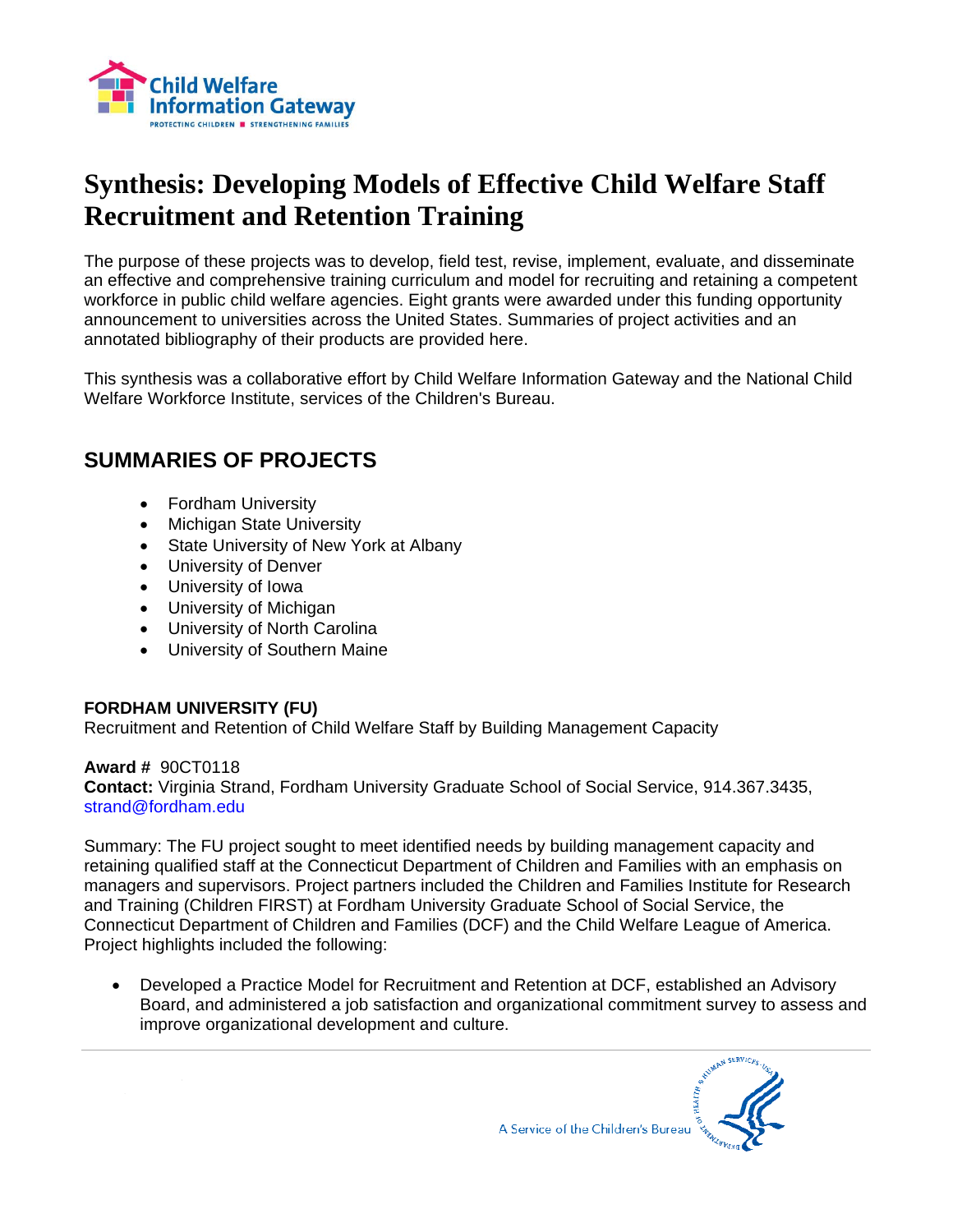- Established several programs for managers, including a mentoring program through which the managers mentored supervisors, a Leadership Development Institute, a transfer of learning initiative for managers whose staff were participating in a core supervisory training, and a training with managers at a DCF treatment facility.
- Included the mentoring program, a transfer of learning program for training unit supervisors, and clinical consultation in the programs for supervisors.

#### *Children's Bureau Express* Article

[Building Management Capacity for Workforce Recruitment and Retention](http://cbexpress.acf.hhs.gov/index.cfm?event=website.viewArticles&issueid=83&articleID=1337&keywords=fordham)

## **MICHIGAN STATE UNIVERSITY (MSU)**

Child Welfare Services Training

## **Award #** 90CT0113

**Contact:** Gary Anderson, Michigan State University School of Social Work, 517.355.7515, [gary.anderson@ssc.msu.edu](mailto:gary.anderson@ssc.msu.edu)

Summary: The MSU project sought to meet identified needs by promoting recruitment and retention of the child welfare workforce in Michigan. Project partners included the School of Social Work at Michigan State University, the Michigan Department of Human Services, and the Michigan Federation for Children and Families. Project highlights included the following:

- Developed and implemented a six-module retention-focused supervisory training curriculum. The training, which was produced in the form of six detailed workbooks, has been incorporated into the Department of Human Services' Child Welfare Training Institute curriculum for supervisors in public and private agencies and into the school's Supervision in Child and Family Services Certificate.
- Conducted research studies on the following topics: resilient workers and supervisors, supervisory needs and interests, B.S.W. and M.S.W. student commitment to child welfare, and M.S.W.s who remained in child welfare.
- Established intensive collaborative relationships with two local agencies to improve their recruitment and retention efforts.

Website: Developing Models of Effective Child Welfare Staff Recruitment and Retention Training: A federally funded child welfare training project at the Michigan State University School of Social Work www.socialwork.msu.edu/outreach/childwelfare.html

## *Children's Bureau Express* Article

[Workbook Series Addresses Michigan Workforce Issues](http://cbexpress.acf.hhs.gov/index.cfm?event=website.viewArticles&issueid=81&articleID=1806&keywords=michigan%20state) [Workbook Series on Staff Training](http://cbexpress.acf.hhs.gov/index.cfm?event=website.viewArticles&issueid=86&articleID=1742&keywords=michigan%20state)

## **STATE UNIVERSITY OF NEW YORK AT ALBANY (SUNY)**

An Innovative Model to Improve Recruitment and Retention

#### **Award #** 90CT0116

**Contact:** Mary L. McCarthy, SUNY Albany School of Social Welfare, 518.442.5338, mccarthy@albany.edu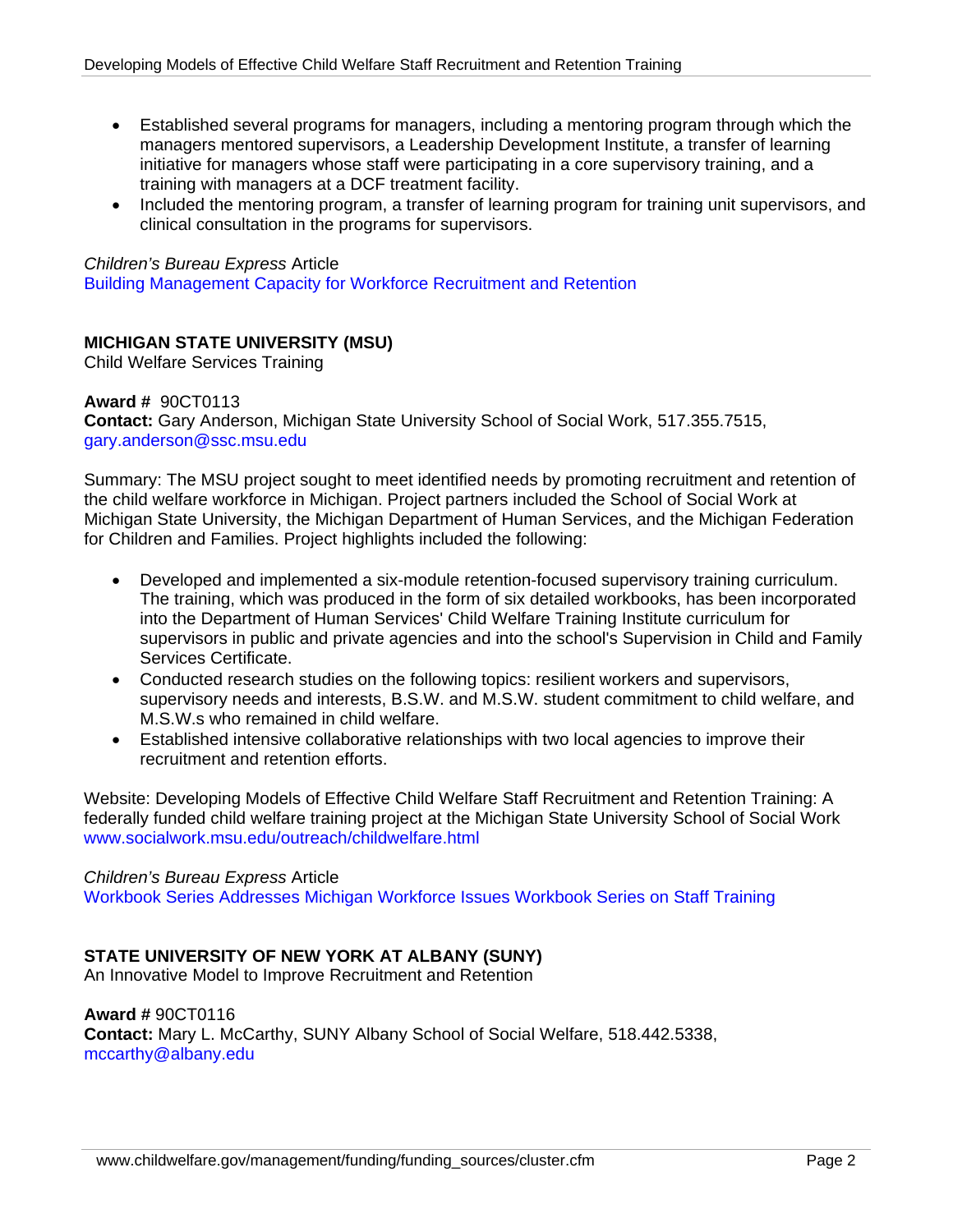Summary: The SUNY project sought to meet identified needs by improving organizational climate using agency Design Teams (DTs). Project partners included the State University of New York at Albany and the New York State Office of Children and Family Services (OCFS). Project highlights included the following:

- Implemented DTs, which included staff from every level, in four upstate counties and one borough in New York City, working to resolve issues that had resulted in undesirable turnover within their agencies.
- Used cross-agency teams to identify priorities and strategies for supporting retention of competent workers.
- Administered surveys to support this work, including the Turnover Prevention Inventory, Workforce Retention Survey, Job Satisfaction Survey, and Design Team Survey.
- Designed and implemented a DT Facilitators Training curriculum and a related toolkit.
- Identified guidelines and norms for DT groups and facilitators, and provided team-building consultation, mentoring, and coaching to supervisors in order to support implementation of DT solutions.

Website: New York State Social Work Education Consortium [www.ocfs.state.ny.us/ohrd/swec](http://www.ocfs.state.ny.us/ohrd/swec/)

*Children's Bureau Express* Article [Design Teams Facilitate Workforce Recruitment and Retention](http://cbexpress.acf.hhs.gov/index.cfm?event=website.viewArticles&issueid=82&articleID=1317&keywords=design)

## **UNIVERSITY OF DENVER (UD)**

Western Regional Recruitment and Retention Project (WRRRP)

#### **Award #** 90CT0117

**Contact:** Cathryn Potter, Butler Institute for Families at the University of Denver, 303.871.2913, Cathryn.Potter@du.edu

Summary: The UD project sought to meet identified needs by focusing on recruitment, selection, and retention issues in five rural and urban sites. Project partners included the Butler Institute for Families at the University of Denver and public child welfare agencies in Colorado, Arizona, and Wyoming. Project highlights included the following:

- Conducted an organizational assessment, developed and implemented strategic training plans for each site.
- Achieved a flexible-hours policy, a reward and recognition plan, a job preview video, on-the-job training, a streamlined hiring process, and improved and more consistent supervision at the Colorado sites.
- Implemented a realistic job preview video, an interview protocol, an agency-wide newsletter, and a staff-driven social committee at the Arizona sites.
- Achieved new supervisory core training, a comprehensive recruitment plan, consistent supervision, and improved cohesion at the Wyoming site.
- Developed and provided multiple training curricula for supervisors and caseworkers.
- Produced an annotated bibliography and manual detailing recruitment and retention techniques to support future efforts.

Website: Western Regional Recruitment & Retention Project [www.thebutlerinstitute.org/projects\\_wrrrp.cfm](http://www.childwelfare.gov/survey/disclaimerAskme.cfm?target=http%3A%2F%2Fwww.thebutlerinstitute.org%2Fprojects_wrrrp.cfm&referrer=http%3A%2F%2Fwww.childwelfare.gov%2Fsystemwide%2Ffunding%2Ffunding_sources%2Fsitevisits%2Fcolorado.cfm)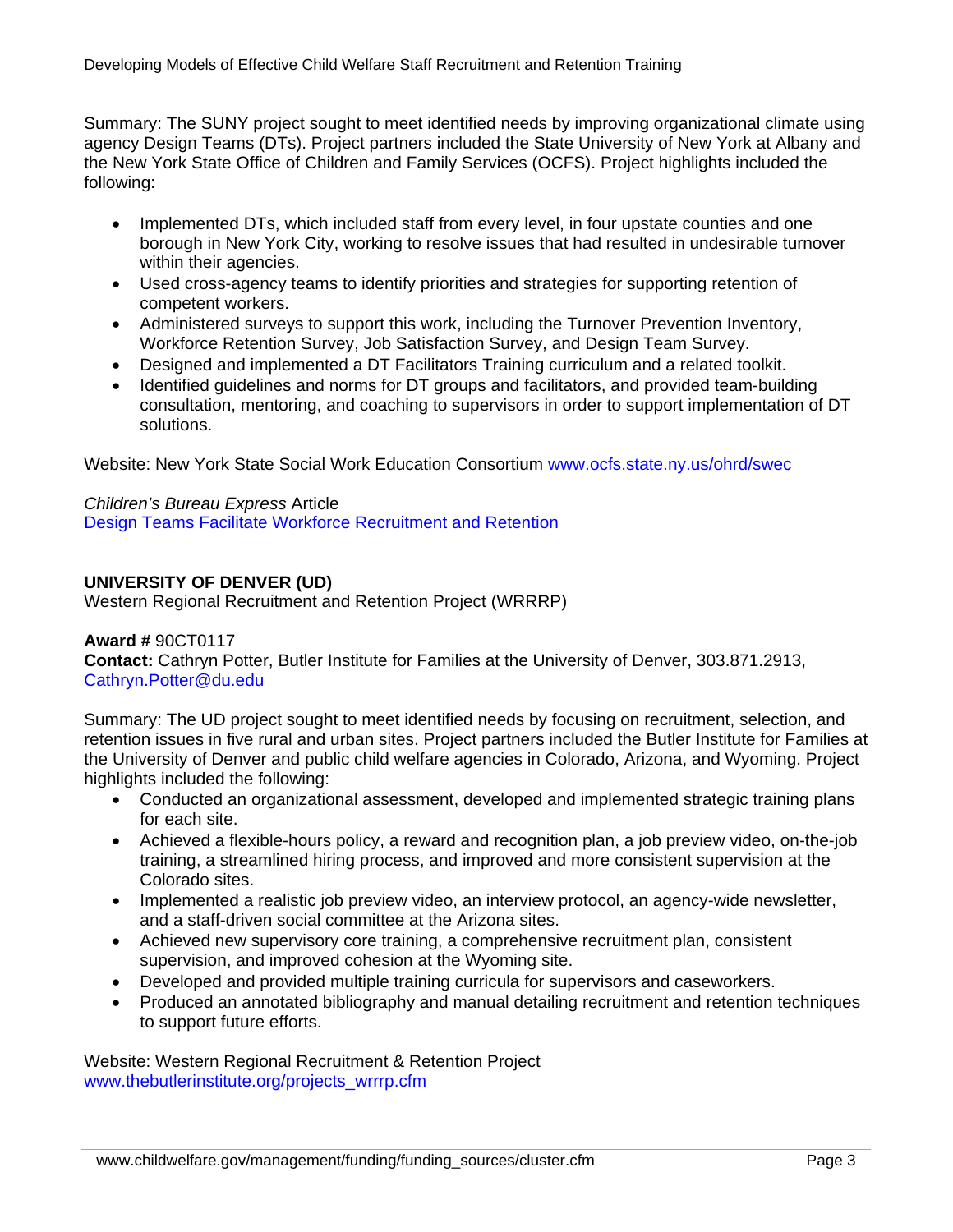#### *Children's Bureau Express* Article

[Workforce Recruitment and Retention in Three Western States](http://cbexpress.acf.hhs.gov/index.cfm?event=website.viewArticles&issueid=78&articleID=1226&keywords=workforce) 

#### **UNIVERSITY OF IOWA (UI)**

Improving Recruitment and Retention in Public Child Welfare

#### **Award #** 90CT0111

**Contact:** Miriam Landsman, University of Iowa School of Social Work, 319.335.4965, [Miriam](mailto:Miriam-landsman@uiowa.edu)[landsman@uiowa.edu](mailto:Miriam-landsman@uiowa.edu)

Summary: The UI project sought to meet identified needs by improving the recruitment and retention of qualified child welfare workers. Project partners included the University of Iowa School of Social Work and the Iowa Department of Human Services. Project highlights included the following:

- Developed, implemented, and evaluated a six-module statewide training of Iowa's public child welfare supervisors.
- Developed and implemented a child welfare specialization for B.S.W. and M.S.W. students at the university, which included establishing three new child welfare courses.
- Facilitated the development of the supervisor curriculum by drafting a list of supervisor competencies and requesting that supervisors assess each according to their own perceived need for skill development in that area and its relative importance to their job.
- Provided trainings that included lectures, large group activities, and workshops and incorporated topics such as case and clinical practice supervision, promoting safety and resilience, and leadership skills.
- Developed and administered a statewide survey to the entire Iowa public child welfare workforce about job and workplace perceptions, demographics, and human capital (e.g., education).

Website: Improving Recruitment and Retention in Public Child Welfare www.uiowa.edu/~nrcfcp/training/recruitment.shtml

*Children's Bureau Express* Article [Training Supervisors to Retain Workers](http://cbexpress.acf.hhs.gov/index.cfm?event=website.viewArticles&issueid=91&articleID=1485&keywords=iowa) 

#### **UNIVERSITY OF MICHIGAN (UM)**

Recruitment and Retention of Child Welfare Professionals Program

#### **Award #** 90CT0115

**Contact:** Kathleen Coulborn Faller, University of Michigan School of Social Work, 734.763.3786, kcfaller@umich.edu

Summary: The UM project sought to meet identified needs by developing curricula to address the child welfare workforce crisis, especially issues related to workers of color. Project partners included the University of Michigan School of Social Work and the Michigan Department of Human Services (MDHS). Project highlights included the following:

• Focused the development of training materials on supervisor training skills, legal ethics, court work, cultural humility, and collaboration among State, contract agency, and Tribal caseworkers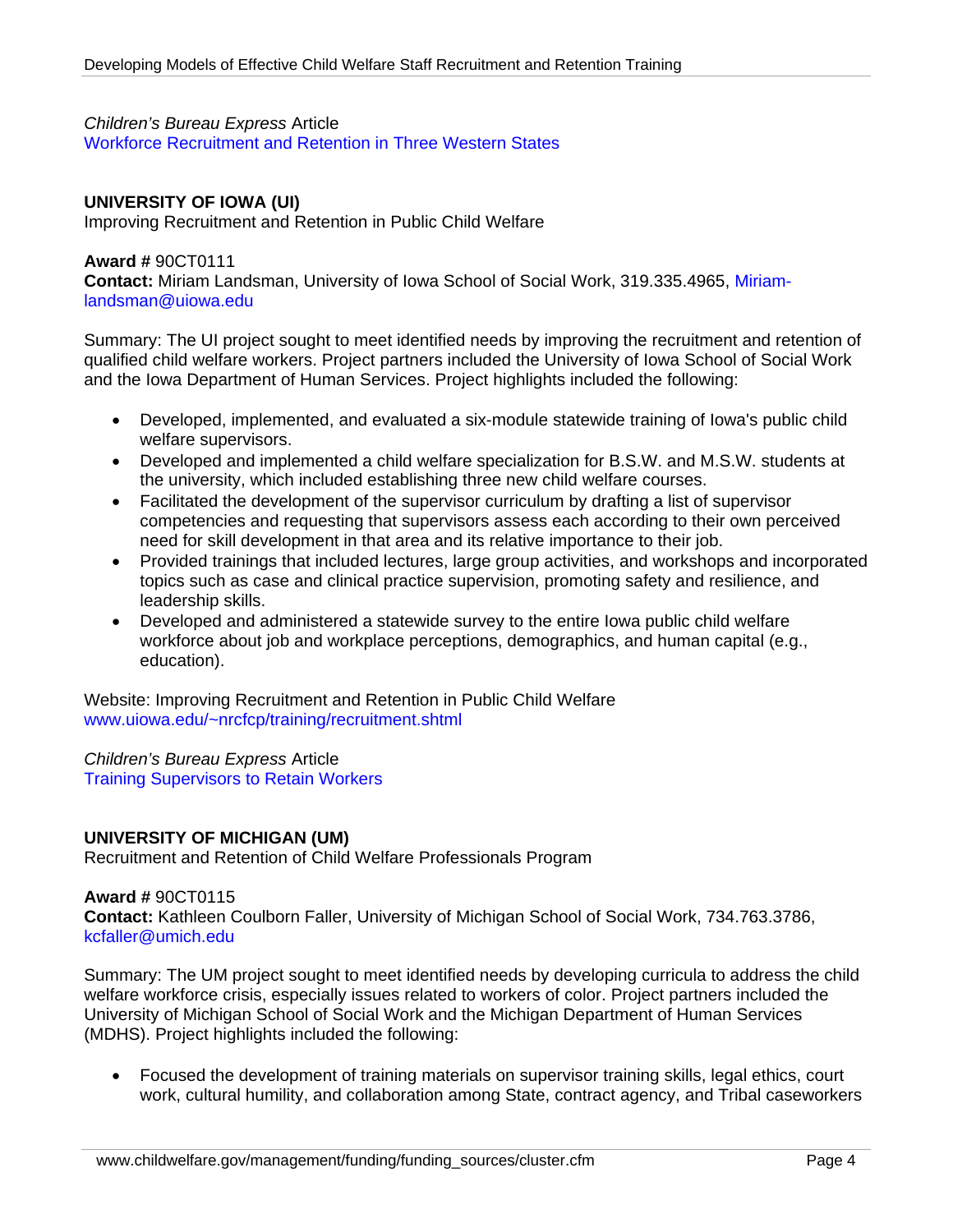regarding the implementation of the Indian Child Welfare Act and other Federal statutes.

- Piloted, refined, and offered training materials to MDHS workers and supervisors and to private child welfare staff.
- Provided curriculum materials to MDHS to be incorporated into the MDHS worker training.
- Conducted 11 focus groups and two research studies (a longitudinal study of entering workers and exit interviews with former MDHS staff) to help inform the development of the curricula.

Website: The Recruitment & Retention of Child Welfare Professionals Program www.ssw.umich.edu/public/currentProjects/rrcwp

*Children's Bureau Express* Article [Workforce Retention in Michigan](http://cbexpress.acf.hhs.gov/index.cfm?event=website.viewArticles&issueid=80&articleID=1270&keywords=michigan%20state)

## **UNIVERSITY OF NORTH CAROLINA (UNC)**

Child Welfare Staff Recruitment and Retention: An Evidence-Based Training Model

#### **Award #** 90CT0114

**Contact:** Nancy Dickinson, University of Maryland School of Social Work, 410.706.3740, [ndickinson@ssw.umaryland.edu](mailto:ndickinson@ssw.umaryland.edu)

Summary: The UNC project sought to meet identified needs by developing training and resource tools to help the State's public child welfare directors and supervisors improve their ability to recruit, select, and retain a qualified and committed workforce. Project partners included the Jordan Institute for Families at the University of North Carolina and the North Carolina Department of Social Services. Project highlights included the following:

- Developed a Human Resources Database to collect demographic and work-related data on child welfare workers in each of the 34 project counties, 17 of which were randomly assigned to receive the project's intervention.
- Developed and utilized an array of tools, including recruitment, selection, and retention toolkits, a 33-minute Realistic Job Preview video, and a competency-based selection process.
- Developed curriculum and trained supervisors and managers in the recruitment, selection, and retention of qualified staff; agency directors and leadership on retention; and trainers of managers and supervisors to help support worker retention.

Website: The R&R Project: Child Welfare Staff Recruitment & Retention, An Evidence-Based Training Model [http://ssw.unc.edu/jif/rr/index.htm](http://www.childwelfare.gov/survey/disclaimerAskme.cfm?target=http%3A%2F%2Fssw.unc.edu%2Fjif%2Frr%2Findex.htm&referrer=http%3A%2F%2Fwww.childwelfare.gov%2Fsystemwide%2Ffunding%2Ffunding_sources%2Fsitevisits%2Fncarolina.cfm)

#### *Children's Bureau Express* Article

[Worker Recruitment and Retention Project in North Carolina](http://cbexpress.acf.hhs.gov/index.cfm?event=website.viewArticles&issueid=77&articleID=1206&keywords=worker)

## **UNIVERSITY OF SOUTHERN MAINE (USM)**

Child Welfare Recruitment and Retention Project

## **Award #** 90CT0112

**Contact:** Freda Bernotavicz, Edmund S. Muskie School of Public Service at the University of Southern Maine, 207.626.5241, fredab@usm.maine.edu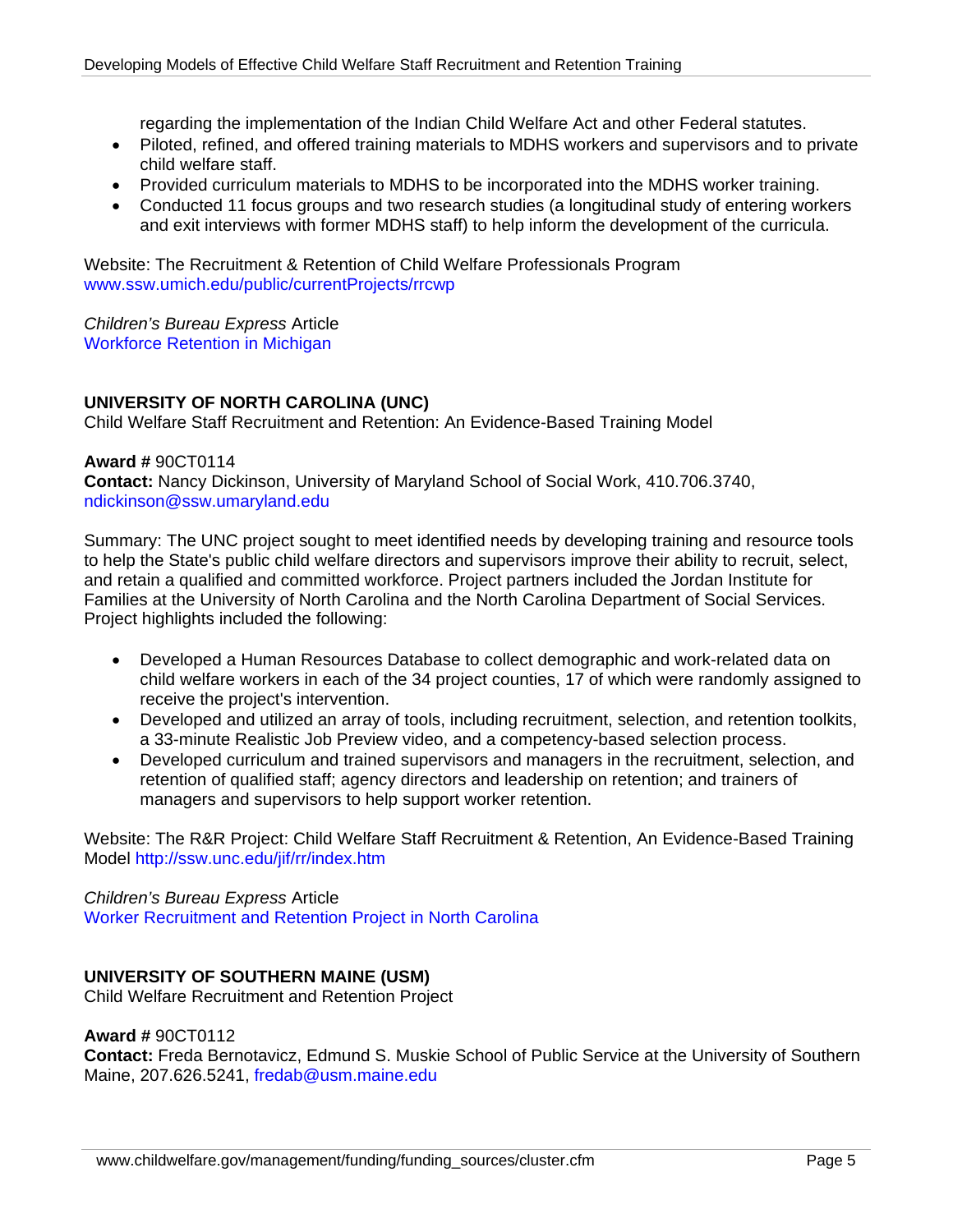Summary: The USM project sought to meet identified needs by focusing on recruitment, selection, and supervisory support and training. Project partners included the Child Welfare Institute at the University of Southern Maine, Maine's Office of Child and Family Services and child welfare agencies in New Hampshire, Vermont, and other New England States. Project highlights included the following:

- Developed a realistic and targeted recruitment plan and a 30-minute video depicting the job of a child welfare caseworker, which is now shown to all potential job applicants.
- Improved the screening process by revised job descriptions to better reflect current practice, developing performance standards and competencies for supervisors in the recruitment and selection process, revising the competency-based screening process, and developing and delivering a skills-based training curriculum for all supervisors in Maine and New Hampshire.
- Initiated the development of the concept and content for a Supervisory Academy, including a certificate program for experienced supervisors.
- Created the syllabus for a three-credit M.S.W. course for leaders on workforce development and offered the course in 2005 and 2006.

Website: Recruitment and Retention: Making a Difference in the Lives of Children and Families in Maine www.cwti.org/RR

*Children's Bureau Express* Article [Workforce Recruitment and Retention in New England](http://cbexpress.acf.hhs.gov/index.cfm?event=website.viewArticles&issueid=84&articleID=1351&keywords=workforce)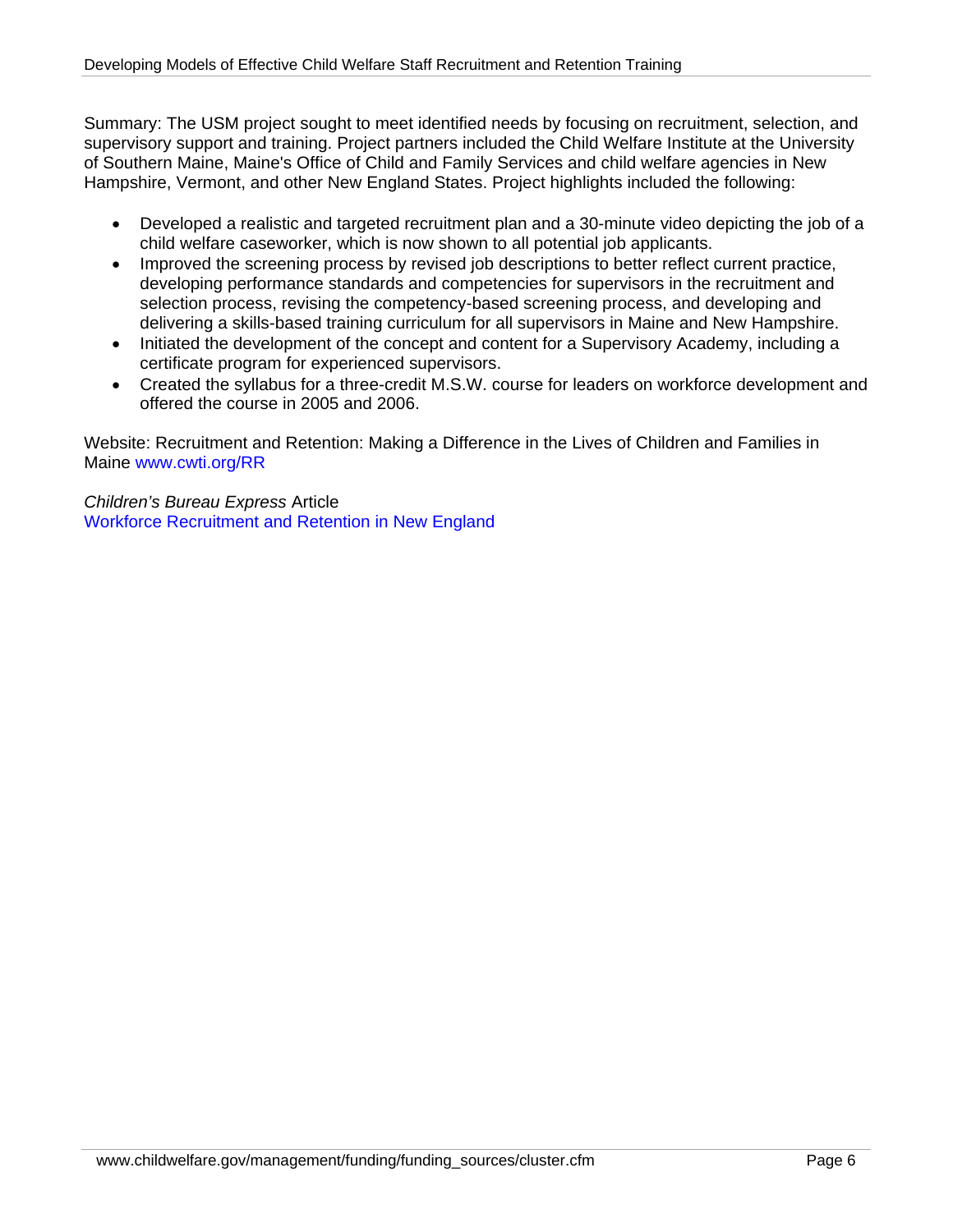## **PRODUCTS**

This section provides a summary and an annotated bibliography of all products developed by the eight grantees, which are now available for review and use by the field. Links are included where available. For unlinked items, refer to Contact under Project Summaries. Some items may be also available through the Child Welfare Information Gateway Library; email library@childwelfare.gov

- Summary of Products
- Curricula & Training Materials
- Course Syllabi
- Guides & Manuals
- Tools & Toolkits
- Videos
- Presentations
- Sponsored Meetings
- Peer-Reviewed Publications
- Studies & Evaluation Resources
- Other Resources

## **Summary of Products**

## **Curricula & Training Materials**

Grantees in this cluster developed 25 curricula and training guides in the following topical areas:

Cultural Responsiveness

*Advanced ICWA Training* (UM) *Child Welfare Cases Going to Court: Issues of Culture, Ethics and Practice* (UM) *Cultural Humility* (UM)

## Retention

*Preparing Facilitators for Retention-Focused Design Teams* (SUNY) *Staff Retention in Child and Family Services* (MSU) *A Supervisor's Guide to Retention* (UNC) *Team Facilitation Seminar* (SUNY)

## Secondary Trauma

*Secondary Trauma for Child Welfare Caseworkers* (UD)

## Supervision

*Advanced Secondary Trauma for Child Welfare Supervisors* (UD) *Child Welfare Caseworker Competency Based Screening Curriculum* (USM) *Committed to Excellence Through Supervision* (UI) *Critical Thinking for Safe Case Closure* (UI) *Designing In-Service Programs* (UI) *Employment Interviewing for Success in Public Child Welfare* (UI) *Maine Child Welfare Supervisory Academy* (USM) *Managing a Diverse Workforce* (UI) *Managing Underperforming/Impaired Workers* (UI) *Performance Management: Linking Individual Performance to Agency Outcomes* (USM)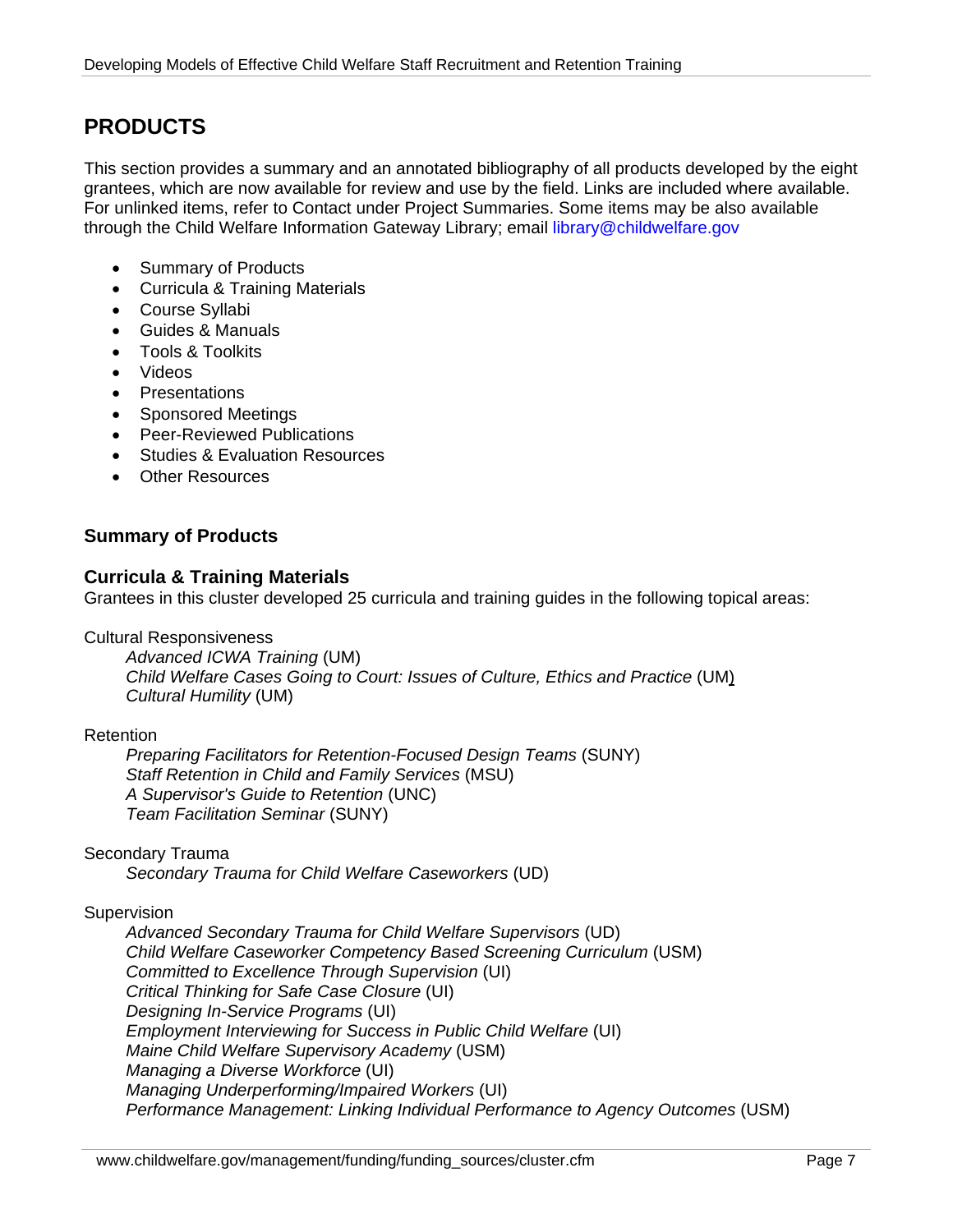*Professional Writing for the Child Welfare Professional* (UI) *Supervising Culturally Competent Practice* (UI) *Supervising Intergenerational Dynamics* (UI) *Supervisor Core Series: Putting the Pieces Together* (UD) *Supervisory Skills* (UM) *Training on Making the Most of Supervision for Child Welfare Caseworkers* (UD) *Understanding Learning Styles* (UI)

## **Course Syllabi**

One M.S.W. course syllabus—*Creating a High Performance Workforce in Child Welfare—*was developed by the University of Southern Maine. The course was first offered in the spring of 2005; it was revised and offered again in the summer of 2006.

## **Guides & Manuals**

Grantees in this cluster developed 13 guides or manuals in the following topical areas:

Education & Training

*Maine Child Welfare Internship Program Manual* (USM) *Training of Trainers* (UNC)

#### **Mentoring**

*Mentoring Program Manual* (FU)

#### Recruitment

*Office of Child and Family Services Recruitment Resource Guide* (USM) *Recruitment of Child Welfare Staff* ((USM) *Recruitment Resource Guide* (USM)

#### Retention

*A Director's Guide to Child Welfare Retention* (UNC) *A Supervisor's Guide to Child Welfare Retention* (UNC)

## **Screening**

*Child Welfare Caseworker Competency Based Screening Resource Guide* (USM) *Screening and Selection of Child Welfare Staff* (USM) *Supporting the Caseworker Panel Interview Process: A Manual for Office Staff* (USM)

#### **Supervision**

*Standards for Supervision in Child Welfare* (USM)

#### Various

*SMARRT Manual* (UD)

## **Tools & Toolkits**

Grantees in this cluster created 18 survey instruments and inventories, four toolkits, and two HR-related resources.

Human Resource Materials

*Caseworker Brochure* (USM) *Performance Expectations/Job Descriptions* (USM)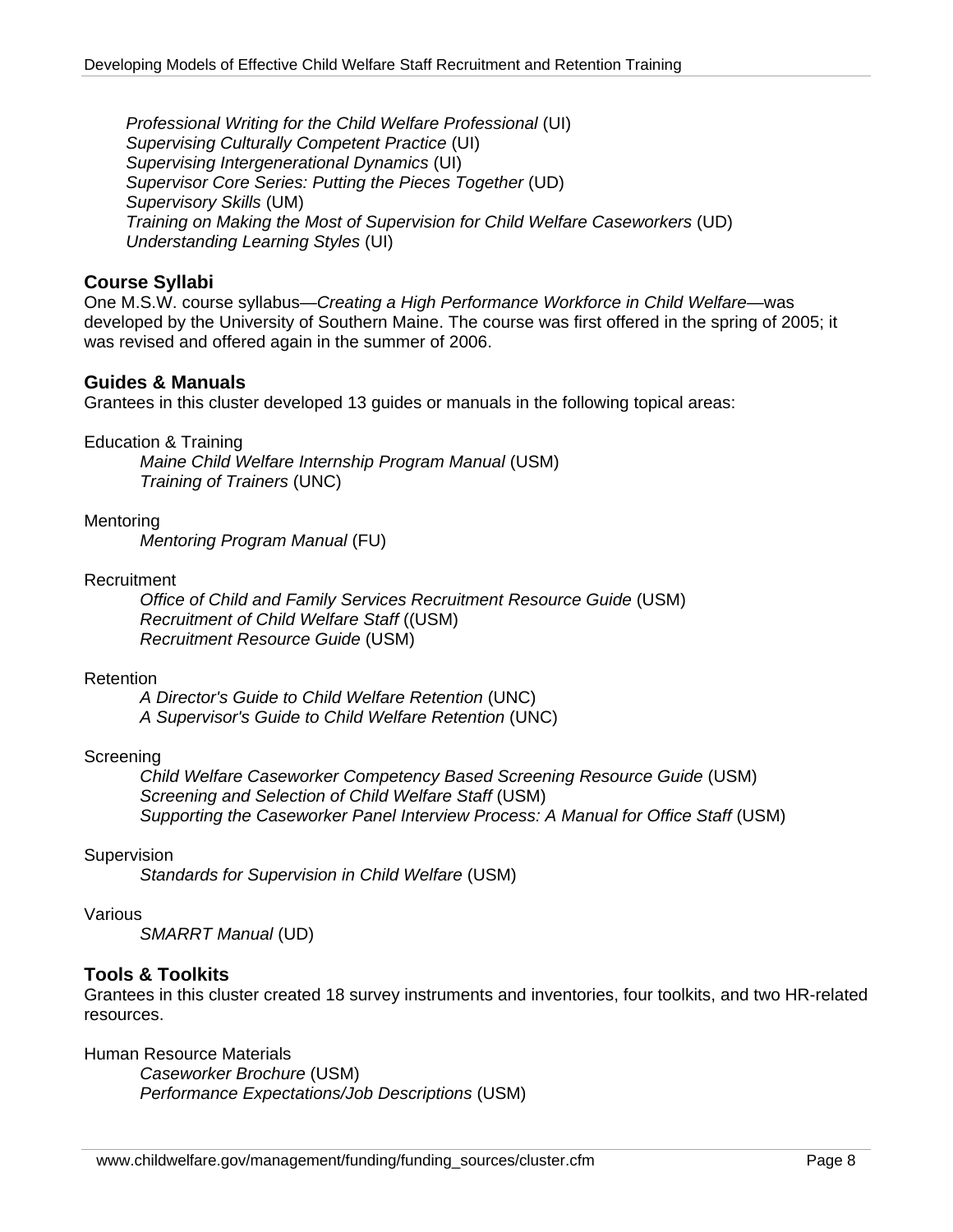Survey Instruments & Inventories

*Child Welfare Caseworker Rating Sheet* (USM) *Child Welfare Student Interest Survey* (MSU) *Child Welfare Survey* (UD) *Child Welfare Worker Exit Interview Protocol* (MSU) *Design Team Survey* (SUNY) *Entrance Questionnaire* (USM) *Exit Questionnaire* (USM) *Job Satisfaction Survey* (USM) *A Planning Tool for Agencies Adopting Team-based Supervision and Practice: A Starter List of Operational Principles Along with Key Indicators of Their Implementation* (SUNY) **Program Manager and Supervisor Training Needs Assessment Instrument (MSU)** *Recruitment/Selection/Questionnaire* (UD) *Spector Job Satisfaction Survey* (SUNY) *Title IV-E MSW Program Follow-Up Study* (MSU) *Transfer of Learning Survey* (UNC) *Turnover Prevention Inventory* (SUNY) *Worker's Survey* (UNC) *Workforce Retention Survey* (SUNY) *Workshop Evaluation* (UD)

## **Toolkits**

*Recruitment Toolkit* (UNC) *Retention Toolkit* (UNC) *Selection Toolkit* (UNC) *Supervisor Developmental Planning and Support Toolkit* (UI)

## **Videos**

Grantees in this cluster produced six videos:

## Impact of Turnover

*When the Child Speaks: Impact of Caseworker Turnover on Children and Youth* (USM)

## Realistic Job Preview

*The Child Welfare Choice: The Colorado Realistic Job Preview Video* (UD) *An Invitation to Choose: A Realistic Job Preview of North Carolina Child Welfare Work* (UNC) *Is this the Job for Me?* (UM) *It's Not Just a Job: A Realistic Preview of a Career in Child Protective Services* (UD) *Realistic Job Preview* (USM)

## **Presentations**

Grantees in this cluster showcased their activities and findings in 84 conference, meeting, and teleconference presentations. For the complete list, see

## **Sponsored Meetings**

UD and USM convened four conferences to further engage the field: *New England Regional Workforce Development Institute,* June 14-15, 2006 (USM) *Scaling the Summit Conference,* August 5-6, 2008 (UD)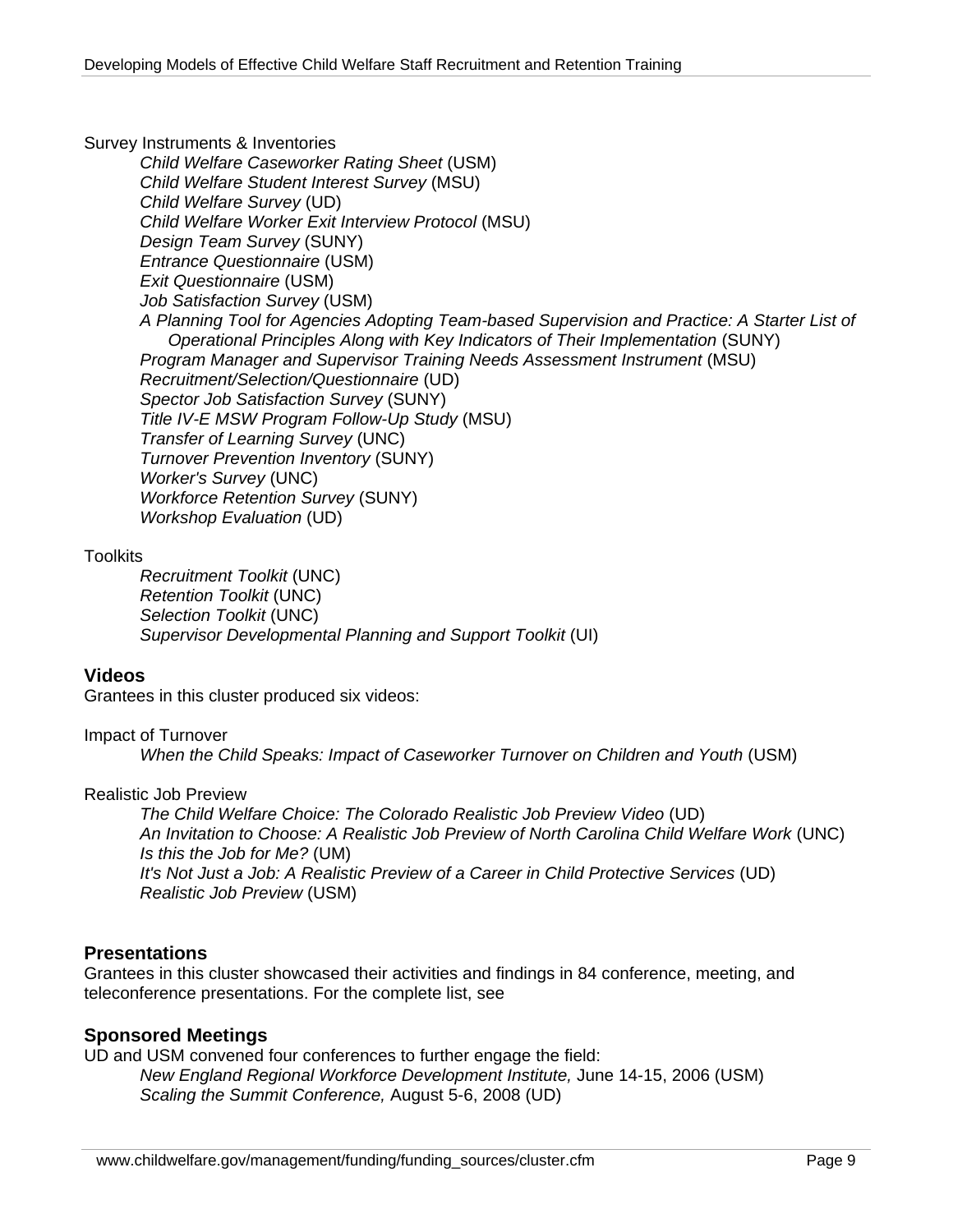*Sights on the Summit,* January 26-27, 2005 (UD) *Training System Symposium,* August 22-25, 2006 (UD)

## **Peer-Reviewed Publications**

Grantees in this cluster developed one book, published 21 articles in peer-reviewed journals, and wrote three book chapters. For the complete list, see

## **Studies & Evaluation Resources**

Grantees in this cluster have made available a variety of studies and evaluation-related resources produced over the course of the 5-year grant period:

#### Evaluation Results

*Child Welfare Caseworker Resiliency and Retention Training: Evaluation* (MSU) *Child Welfare Field Instruction Unit Evaluations* (USM) *Competency Based Screening and Selection Training Results* (USM) *Job Satisfaction Survey Results* (USM) *Leadership Development Institute: Evaluation Report* (FU) *The New Child Welfare Worker in Michigan, 2004-2007: Profile and Implications.* (UM) *Organizational Assessment, Casa Grande Child Protective Services Office* (UD) *Organizational Assessment, Peoria Child Protective Services Office* (UD) *Program Manager/Supervisor Training Needs Assessment* (MSU) *Resilient Child Welfare Worker Interviews* (MSU) *Results for Exit Interview Survey* (USM) *Results of the 1997-2007 Turnover Survey* (USM) *Survey Results for Entrance Questionnaire* (USM) Workplace Climate & Performance and Quality Improvement in Maine Child Welfare (USM)

## Summaries & Reports

*Cost of Child Welfare Caseworker Turnover* (USM) *DCF Manager Training Plan Progress Report and Draft Competencies* (FU) *Demographic Profile of Maine's General Population & of Child Welfare Service Recipients* (USM) *Evaluation Plan* (UD) *Internal Reliability of the OCFS Competency-Based Interview for Hiring Child Welfare Caseworkers* (USM) *Michigan Child Welfare Workforce Study: A Summary Report of Incoming Workers* (UM) *2008 Validity Study for the Panel Interview Study* (USM)

## **Other Resources**

As noted in the list below, grantees in this cluster also prepared targeted reference lists, detailed descriptions and overviews, recruitment- and retention-focused briefing papers, and a number of other documents:

Briefs & Reports

*Planned Change and Workforce Retention: An Improvement Oriented Discussion Brief* (SUNY) *Retention Planning to Reduce Workforce Turnover in New York State's Public Child Welfare System: Developing Knowledge, Lessons Learned, and Emergent Priorities* (SUNY) *Role of the Supervisor in Recruitment and Retention* (USM)

Overviews & Descriptions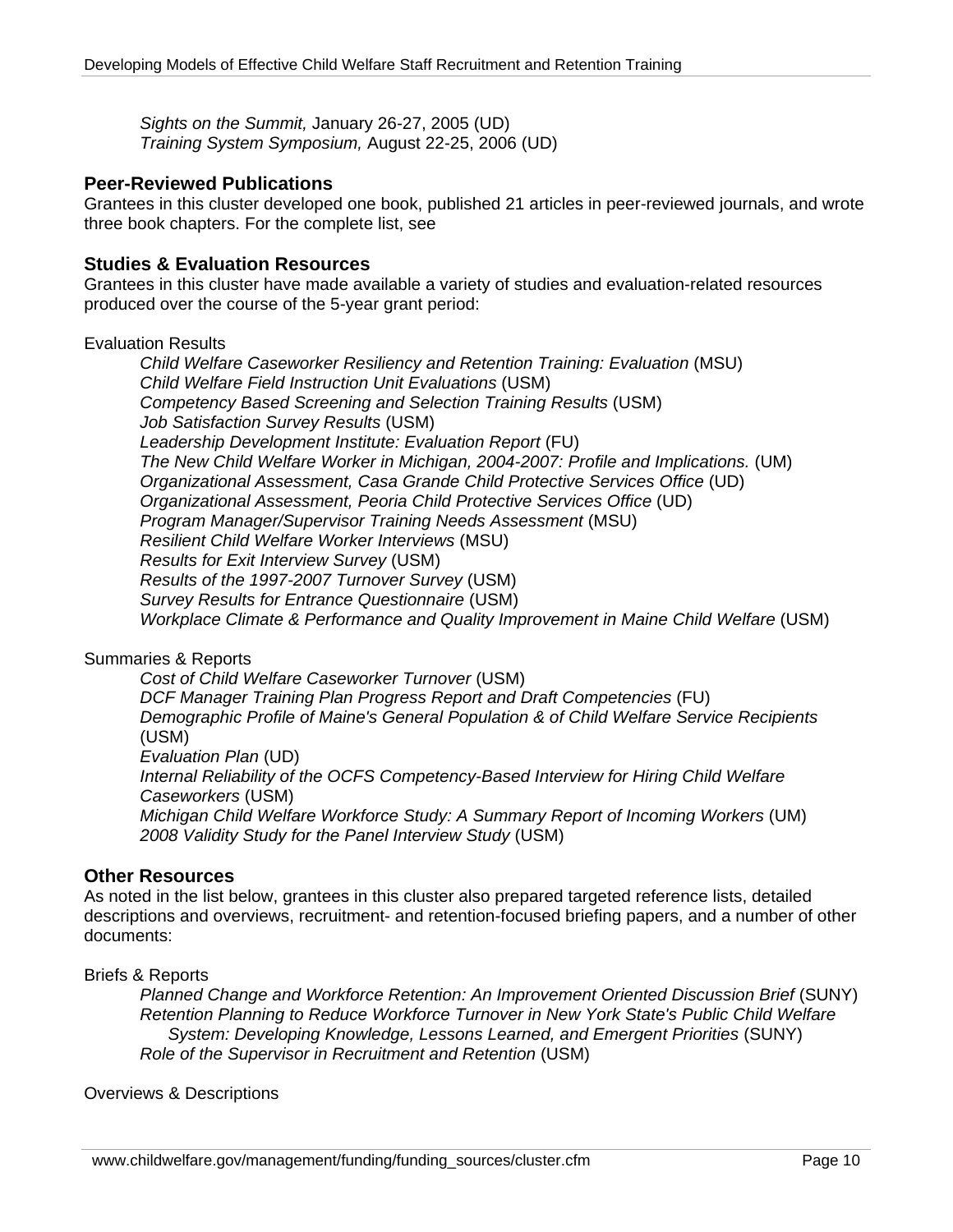*Competency-Based Screening Design Process* (USM) *Direct Practice Consultation Program for Child Welfare Supervisors at Connecticut Department of Children and Families* (FU) *Recruitment and Retention Practice Model for the Connecticut Department of Children and Families* (FU)

#### Reference Lists

*Annotated Bibliography, 2005* (UD) *Annotated Bibliography of Maine Cultural Resources* (USM) *Bibliography, 2006* (UD) *Recruitment and Retention Resource Library* (USM)

## **Curricula & Training Materials**

*Advanced ICWA Training* [\(http://www.ssw.umich.edu/public/currentProjects/rrcwp/ICWA\)](http://www.ssw.umich.edu/public/currentProjects/rrcwp/ICWA/): This 1 day, case-based training curriculum uses adult learning methodologies to illustrate the interaction of the Indian Child Welfare Act, other Federal statutes, and agency policy with practical implementation issues. (UM)

#### *Advanced Secondary Trauma for Child Welfare Supervisors*

([http://www.thebutlerinstitute.org/class\\_descriptions/wrrrp\\_advsecondarytrauma.cfm](http://www.thebutlerinstitute.org/class_descriptions/wrrrp_advsecondarytrauma.cfm)): This training helps supervisors learn skills to help their workers cope with the emotional toll of child welfare work. (UD)

#### *Child Welfare Cases Going to Court: Issues of Culture, Ethics and Practice*

([http://www.ssw.umich.edu/public/currentProjects/rrcwp/welfareCourt.html\)](http://www.ssw.umich.edu/public/currentProjects/rrcwp/welfareCourt.html): This case-based, interactive training curriculum includes participation in a case simulation exercise; compares and contrasts legal and social work ethics with a particular focus on how legal ethics may contribute to child welfare worker job frustration, dissatisfaction, and burnout; and addresses practical issues of child welfare practice, including report writing, preparing for court hearings and trials, and testifying in court. (UM)

## *Child Welfare Caseworker Competency Based Screening Curriculum*

([http://www.cwti.org/RR/screening%20curriculum%2010.10.08.pdf\)](http://www.cwti.org/RR/screening%20curriculum%2010.10.08.pdf): This skills-based curriculum is designed to support supervisors in the process of screening and selecting new caseworkers. (USM)

#### *Committed to Excellence through Supervision*

(<http://www.uiowa.edu/~nrcfcp/training/recruitment.shtml#supervisortraining>): This six-module curriculum (which includes module overviews, handouts, and presentation materials) provides training for supervisors and midlevel managers to strengthen supervisory practice. (UI) o *Curriculum Overview* 

([http://www.uiowa.edu/~nrcfcp/training/documents/Curriculum%20Overview.pdf](http://www.uiowa.edu/%7Enrcfcp/training/documents/Curriculum%20Overview.pdf))

## *Critical Thinking for Safe Case Closure*

(<http://www.uiowa.edu/~nrcfcp/training/recruitment.shtml#supervisortraining>: see Workshops section): This supervisory workshop details key issues in moving toward safe case closures, including challenges, assessing family readiness, and the process. (UI)

*Cultural Humility* (<http://www.ssw.umich.edu/public/currentProjects/rrcwp/culturalHumility.html>): This multiple case-based, self-reflective, and interactive curriculum explores the concept of cultural humility, which challenges child welfare staff to learn from the diverse people with whom they work,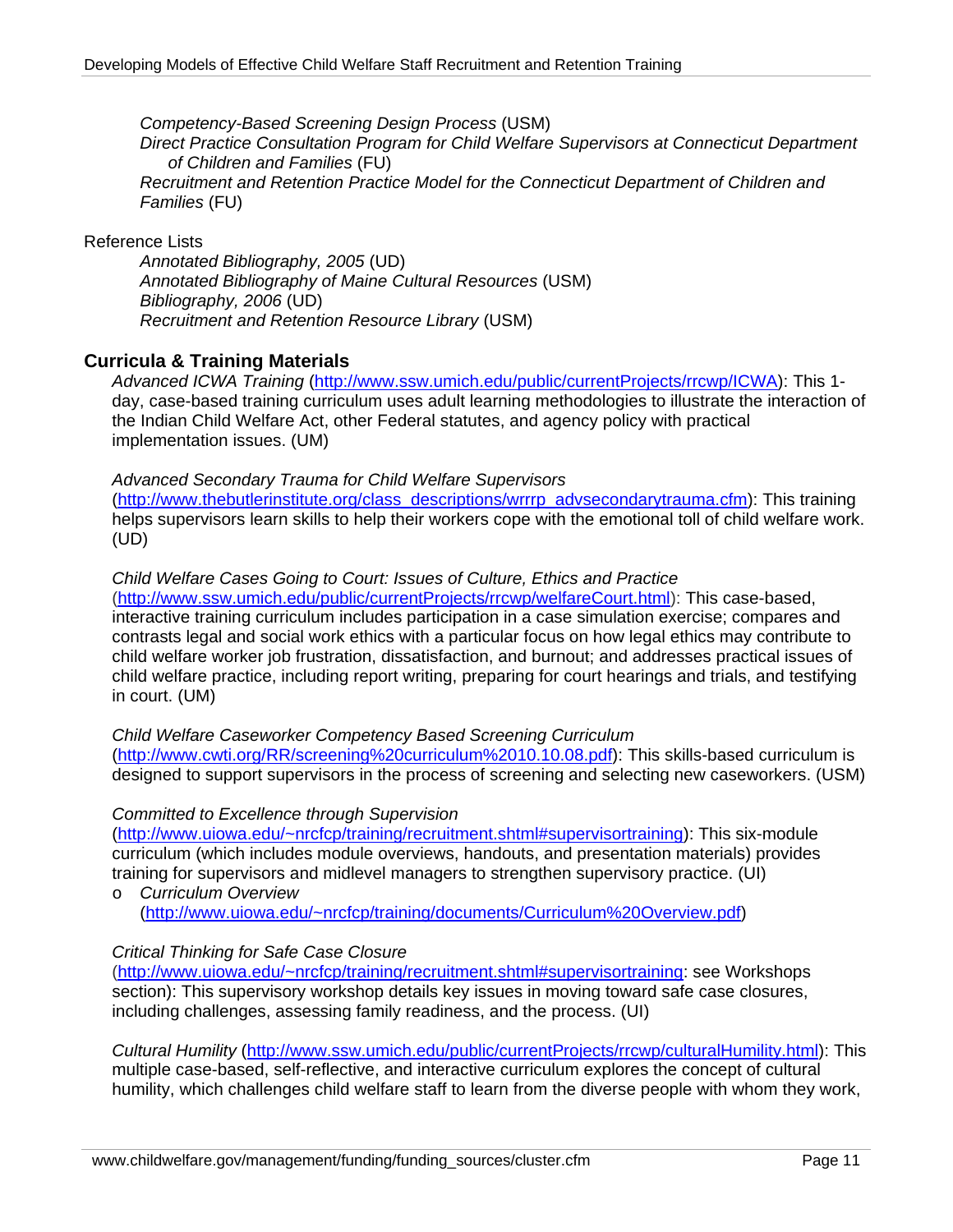reserve judgment, and bridge the cultural divide between perspectives in order to develop and maintain mutual respect and a collaborative working relationship. (UM)

#### *Designing In-Service Programs*

(<http://www.uiowa.edu/~nrcfcp/training/recruitment.shtml#supervisortraining>: see Workshops section): This workshop focuses on factors for supervisors to consider when developing in-service programs for their staff, including learning styles and a seven-step progression for teaching. (UI)

#### *Employment Interviewing for Success in Public Child Welfare*

(<http://www.uiowa.edu/~nrcfcp/training/recruitment.shtml#supervisortraining>: see Workshops section): This workshop focuses on effective interviewing of prospective public child welfare employees. (UI)

*Maine Child Welfare Supervisory Academy* ([http://www.cwti.org/RR/SupAcademy.htm\)](http://www.cwti.org/RR/SupAcademy.htm): This webpage offers the concept and content outline for a State Supervisory Academy intended to provide a forum and process to promote ongoing professional development of supervisors at all levels of a child welfare agency, and includes standards for supervisors, a competency model, and description of the training. (USM)

#### *Managing a Diverse Workforce*

(<http://www.uiowa.edu/~nrcfcp/training/recruitment.shtml#supervisortraining>: see Workshops section): This supervisory training workshop focuses on managing a diverse workforce, including stages of diversity and development of supervisory competencies. (UI)

## *Managing Underperforming/Impaired Workers*

(<http://www.uiowa.edu/~nrcfcp/training/recruitment.shtml#supervisortraining>: see Workshops section): This supervisory workshop focuses on understanding, recognizing, and addressing underperformance or impairment in the workforce. (UI)

*Performance Management: Linking Individual Performance to Agency Outcomes*  (<http://www.cwti.org/RR/Curriculum.htm>): This curriculum offers a 1-day workshop for supervisors on performance management. (USM)

*Preparing Facilitators for Retention-Focused Design Teams*: This curriculum offers a 2-day workshop for trainers preparing individuals to become Design Team facilitators, and includes a trainer's guide, participant handbook, and toolkit. (SUNY)

- o *Draft Design Team Facilitator Curriculum Outline* ([http://www.childwelfare.gov/pubs/site\\_visit/albany7.pdf\)](http://www.childwelfare.gov/pubs/site_visit/albany7.pdf)
- o *Participant Handbook*  ([http://www.ocfs.state.ny.us/ohrd/swec/pubs/DT%20Trainers%20Manual%20FINAL%20formatt](http://www.ocfs.state.ny.us/ohrd/swec/pubs/DT%20Trainers%20Manual%20FINAL%20formatted.pdf) [ed.pdf\)](http://www.ocfs.state.ny.us/ohrd/swec/pubs/DT%20Trainers%20Manual%20FINAL%20formatted.pdf)
- o *Participant Toolkit* [\(http://www.ocfs.state.ny.us/ohrd/swec/pubs/DT%20Toolkit%20formatted.pdf\)](http://www.ocfs.state.ny.us/ohrd/swec/pubs/DT%20Toolkit%20formatted.pdf)

#### *Professional Writing for the Child Welfare Professional*

(<http://www.uiowa.edu/~nrcfcp/training/recruitment.shtml#supervisortraining>: see Workshops section): This workshop addresses writing issues for child welfare professionals, including content, style, and grammar. (UI)

*Secondary Trauma for Child Welfare Caseworkers* ([http://www.thebutlerinstitute.org/class\\_descriptions/wrrrp\\_secondarytrauma.cfm\)](http://www.thebutlerinstitute.org/class_descriptions/wrrrp_secondarytrauma.cfm): This seminar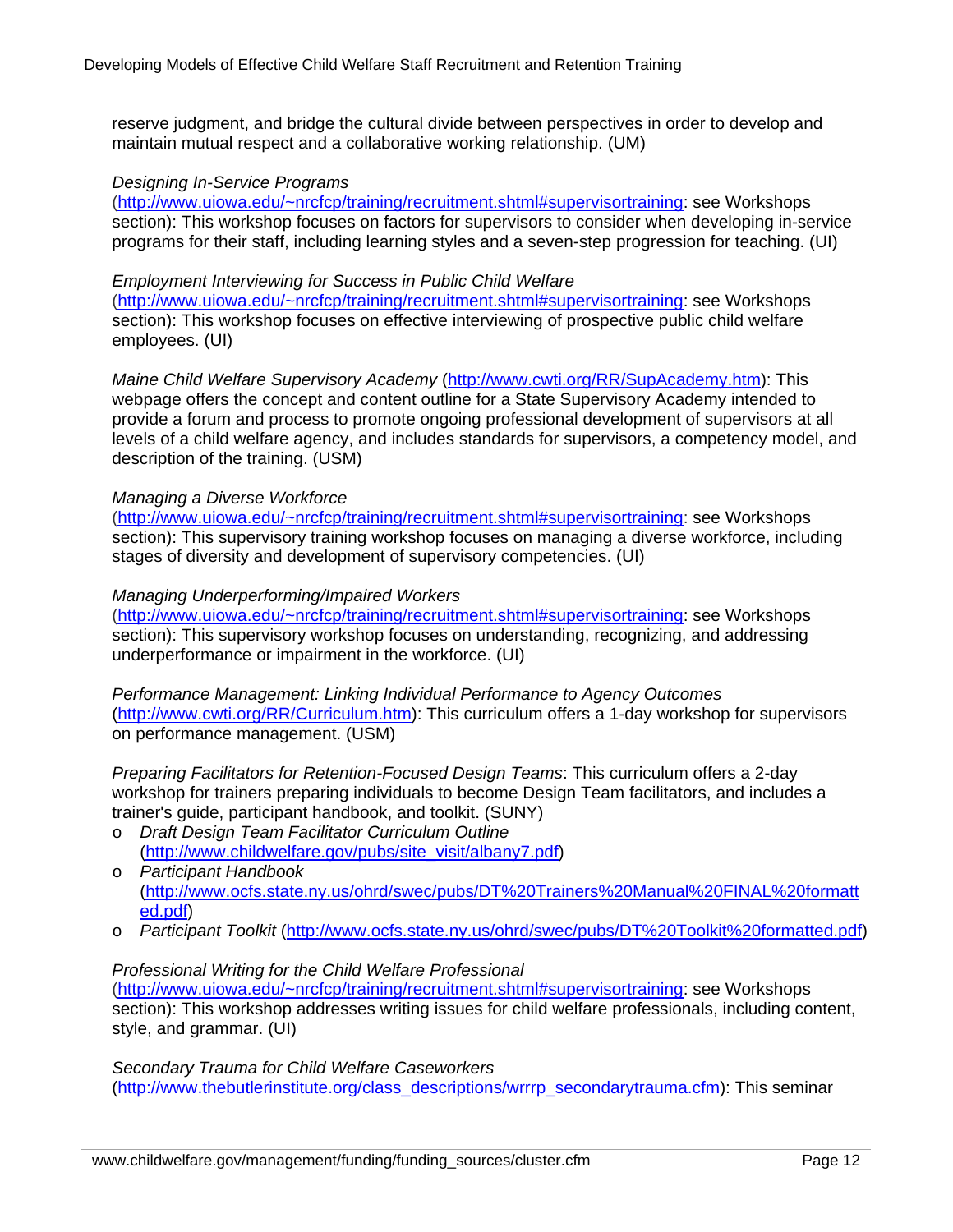provides caseworkers with information about their risk for secondary trauma and the tools and strategies they can use to protect themselves. (UD)

#### *Staff Retention in Child and Family Services*

([http://www.socialwork.msu.edu/outreach/childwelfare\\_curriculum.html](http://www.socialwork.msu.edu/outreach/childwelfare_curriculum.html)): This training series, intended to help agencies develop and retain child welfare staff, includes a series of six targeted workbooks. (MSU)

- o *Workbook 1: The Role of Leaders in Staff Retention*  ([http://www.socialwork.msu.edu/outreach/docs/Workbook%201%20Role%20of%20Leaders%20](http://www.socialwork.msu.edu/outreach/docs/Workbook%201%20Role%20of%20Leaders%206-07-07.pdf) [6-07-07.pdf](http://www.socialwork.msu.edu/outreach/docs/Workbook%201%20Role%20of%20Leaders%206-07-07.pdf))
- o *Workbook 2: The Practice of Retention-Focused Supervision*  ([http://www.socialwork.msu.edu/outreach/docs/Workbook%202%20Retention%20Focused%20](http://www.socialwork.msu.edu/outreach/docs/Workbook%202%20Retention%20Focused%20Supervision%206-07-07.pdf) [Supervision%206-07-07.pdf\)](http://www.socialwork.msu.edu/outreach/docs/Workbook%202%20Retention%20Focused%20Supervision%206-07-07.pdf)
- o *Workbook 3: Working with Differences* ([http://www.socialwork.msu.edu/outreach/docs/Workbook%203%20Working%20with%20Differe](http://www.socialwork.msu.edu/outreach/docs/Workbook%203%20Working%20with%20Differences%206-07-07.pdf) [nces%206-07-07.pdf\)](http://www.socialwork.msu.edu/outreach/docs/Workbook%203%20Working%20with%20Differences%206-07-07.pdf)
- o *Workbook 4: Communication Skills*  ([http://www.socialwork.msu.edu/outreach/docs/Workbook%204%20Com%20Skills%20for%20S](http://www.socialwork.msu.edu/outreach/docs/Workbook%204%20Com%20Skills%20for%20Supervisors%20%20Staff%206-07-07.pdf) [upervisors%20%20Staff%206-07-07.pdf\)](http://www.socialwork.msu.edu/outreach/docs/Workbook%204%20Com%20Skills%20for%20Supervisors%20%20Staff%206-07-07.pdf)
- o *Workbook 5: The First Six Months*  ([http://www.socialwork.msu.edu/outreach/docs/Workbook%205%20The%20First%20Six%20Mo](http://www.socialwork.msu.edu/outreach/docs/Workbook%205%20The%20First%20Six%20Months%206-07-07.pdf) [nths%206-07-07.pdf](http://www.socialwork.msu.edu/outreach/docs/Workbook%205%20The%20First%20Six%20Months%206-07-07.pdf))
- o *Workbook 6: Recruiting and Selecting the Right Staff*  ([http://www.socialwork.msu.edu/outreach/docs/Workbook%206%20Selecting%20the%20Right](http://www.socialwork.msu.edu/outreach/docs/Workbook%206%20Selecting%20the%20Right%20Staff%206-07-07.pdf) [%20Staff%206-07-07.pdf\)](http://www.socialwork.msu.edu/outreach/docs/Workbook%206%20Selecting%20the%20Right%20Staff%206-07-07.pdf)

#### *Supervising Culturally Competent Practice*

(<http://www.uiowa.edu/~nrcfcp/training/recruitment.shtml#supervisortraining>: see Workshops section): This supervisory workshop addresses the elements of culturally competent practice, strategies for adapting practice to specific cultural values, supervision issues, and cultural competence readiness assessments. (UI)

#### *Supervising Intergenerational Dynamics*

(<http://www.uiowa.edu/~nrcfcp/training/recruitment.shtml#supervisortraining>: see Workshops section): This workshop teaches supervisors about the implications of and how to work with an intergenerational workforce. (UI)

*Supervisor Core Series: Putting the Pieces Together*: This supervisor curriculum is a three-unit, competency-based training series addressing administrative, educational, and supportive supervision and emphasizing self-reflection and application to the unique circumstances of each supervisor. Each unit's webpage provides a training agenda, learning objectives, competencies, and curriculum sample. (UD)

- o *Unit I: Administrative Supervision* (Supervisor as Manager) ([http://www.thebutlerinstitute.org/class\\_descriptions/wrrrp\\_administrativesupervisor.cfm](http://www.thebutlerinstitute.org/class_descriptions/wrrrp_administrativesupervisor.cfm))
- o *Unit II: Educational Supervision* (Supervisor as Coach) ([http://www.thebutlerinstitute.org/class\\_descriptions/wrrrp\\_educationalsupervisor.cfm\)](http://www.thebutlerinstitute.org/class_descriptions/wrrrp_educationalsupervisor.cfm)
- o *Unit III: Supportive Supervision* (Supervisor as Team Leader) ([http://www.thebutlerinstitute.org/class\\_descriptions/wrrrp\\_supportivesupervisor.cfm](http://www.thebutlerinstitute.org/class_descriptions/wrrrp_supportivesupervisor.cfm))

*A Supervisor's Guide to Retention* (available on the CD *Staying Power! Products from the R&R Project*, copies of which are available from [ndickinson@ssw.umaryland.edu](mailto:ndickinson@ssw.umaryland.edu) or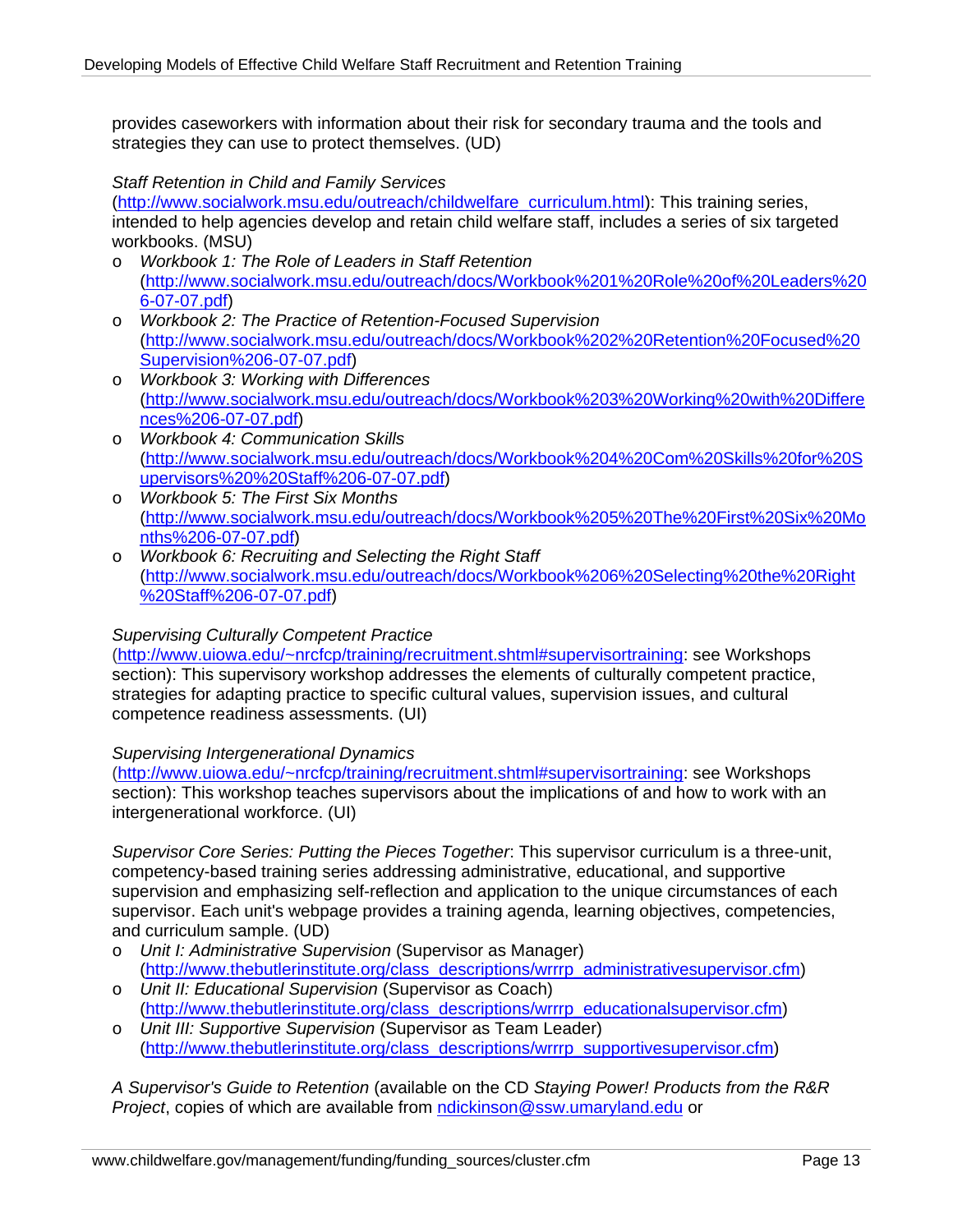[sbchilds@email.unc.edu](mailto:sbchilds@email.unc.edu)): This 3.5-day curriculum is designed to enhance the ability of supervisors and managers to retain qualified child welfare workers. (UNC)

- o *A Director's Guide to Child Welfare Retention* [\(http://ssw.unc.edu/jif/rr/products.htm](http://ssw.unc.edu/jif/rr/products.htm) or see Appendix in Final Report): This 1-day seminar agenda is designed for agency directors and their leadership teams.
- o *Training Forms* ([http://www.childwelfare.gov/pubs/site\\_visit/nc\\_att\\_3\\_hand\\_ins.pdf\):](http://www.childwelfare.gov/pubs/site_visit/nc_att_3_hand_ins.pdf):) This packet includes questionnaires, an action plan, and evaluation information for participants in the Supervisory training.

*Supervisory Skills* ([http://www.ssw.umich.edu/public/currentProjects/tpcws/SupervisorySkills\)](http://www.ssw.umich.edu/public/currentProjects/tpcws/SupervisorySkills/): This seven-session curriculum was developed to provide information on different elements of supervision and to integrate management and supervisory theory into the applied format of child welfare. (UM)

#### *Team Facilitation Seminar: Participant Handbook & Toolkit*

(<http://www.ocfs.state.ny.us/ohrd/swec/pubs/Team%20Facilitation%20Seminar%20formatted.pdf>): This curriculum is designed to provide directed learning, networking, and adaptation of facilitation skills for professionals working in team settings. It can be adapted for different time schedules, and includes a participant handbook, toolkit, and supplemental tools that participants can use for facilitating teams and groups in child welfare. (SUNY)

#### *Training on Making the Most of Supervision for Child Welfare Caseworkers*

([http://www.thebutlerinstitute.org/class\\_descriptions/wrrrp\\_mostofsupervision.cfm](http://www.thebutlerinstitute.org/class_descriptions/wrrrp_mostofsupervision.cfm)): This 6-hour workshop for caseworkers and case aides details how to make the most of the supervisory process through practical suggestions and strategies. (UD)

#### *Understanding Learning Styles*:

(<http://www.uiowa.edu/~nrcfcp/training/recruitment.shtml#supervisortraining>: see Workshops section): This supervisory workshop focuses on learning styles that supervisors should consider when training their staff. (UI)

## **Course Syllabi**

*Creating a High Performance Workforce* [\(http://www.cwti.org/RR/MSWsyllabus.pdf\)](http://www.cwti.org/RR/MSWsyllabus.pdf): This 2005 M.S.W. course is geared toward current and future leaders in child welfare. (USM)

*Creating a High Performance Workforce in Child Welfare* [\(http://www.cwti.org/RR/MSWsyllabus](http://www.cwti.org/RR/MSWsyllabus-draft%20April%2006%20Final%20Verson%20for%2006%20Course1.pdf)[draft%20April%2006%20Final%20Verson%20for%2006%20Course1.pdf](http://www.cwti.org/RR/MSWsyllabus-draft%20April%2006%20Final%20Verson%20for%2006%20Course1.pdf)): This 2006 M.S.W. course is geared toward current and future leaders in child welfare. (USM)

## **Guides & Manuals**

*Child Welfare Caseworker Competency Based Screening Resource Guide* ([http://www.cwti.org/RR/screening/ScreenResGuide.pdf\)](http://www.cwti.org/RR/screening/ScreenResGuide.pdf): This guide for supervisors offers information and forms to aid the hiring process, including interview formats, case study materials, applicant ratings, and reference checks. (USM)

#### *A Director's Guide to Child Welfare Retention*

([http://www.childwelfare.gov/pubs/site\\_visit/nc\\_att\\_2\\_dircurric.pdf\)](http://www.childwelfare.gov/pubs/site_visit/nc_att_2_dircurric.pdf): This guide provides the participant handouts for this training curriculum. (UNC)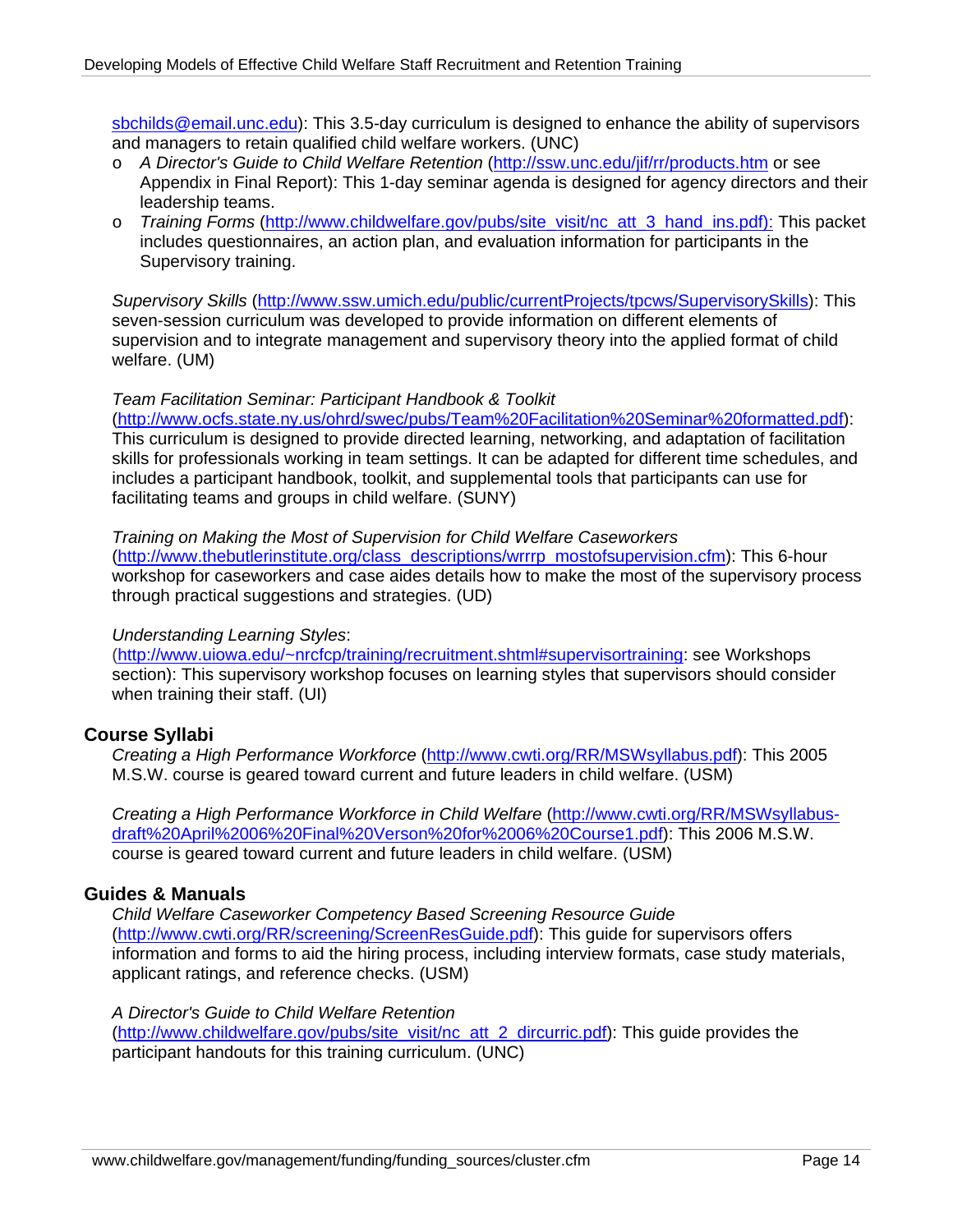## *Maine Child Welfare Internship Program Manual*

([http://www.cwti.org/RR/Internship%20Manual%208-05.pdf\)](http://www.cwti.org/RR/Internship%20Manual%208-05.pdf): This manual provides guidelines and forms to support the agency-university collaboration in meeting the needs of B.S.W. students with internships at the Maine Department of Health and Human Services. (USM) *Mentoring Program Manual* (Gateway location TBD): This manual outlines a mentoring program at a child welfare agency, including roles, training guides for mentors and mentees, activities, and evaluation. (FU)

*Office of Child and Family Services Recruitment Resource Guide* (<http://www.cwti.org/RR/OCFS%20%20Recruitment%20Resouce%20Guide.pdf>): This manual provides information, guidance, inspiration, and tools for supervisory staff to utilize in the recruitment process. (USM)

*Recruitment of Child Welfare Staff* ([http://www.cwti.org/RR/Recruitment%20Final%206-08.pdf\)](http://www.cwti.org/RR/Recruitment%20Final%206-08.pdf): This monograph summarizes best practices in recruitment and provides examples of innovative approaches. (USM)

*Recruitment Resource Guide* [\(http://www.cwti.org/RR/RecManual.htm\)](http://www.cwti.org/RR/RecManual.htm): This guide provides information and tools for supervisory staff to utilize in the recruitment process, including specific strategies for realistic recruitment and procedures for filling a vacancy. (USM)

#### *Screening and Selection of Child Welfare Staff*

([http://www.cwti.org/RR/Screening%20and%20selection%20Final%206-08%201.pdf\)](http://www.cwti.org/RR/Screening%20and%20selection%20Final%206-08%201.pdf): This monograph summarizes best practices in screening and selection and provides examples of some innovative approaches. (USM)

## *SMARRT Manual*

([http://www.thebutlerinstitute.org/images/WRRRPFiles/SMARRT%20Manual%20Final%20Nov%2](http://www.thebutlerinstitute.org/images/WRRRPFiles/SMARRT%20Manual%20Final%20Nov%2006.pdf) [006.pdf\)](http://www.thebutlerinstitute.org/images/WRRRPFiles/SMARRT%20Manual%20Final%20Nov%2006.pdf): The SMARRT (Strategies Matrix Approach to Recruitment and Retention Techniques) Manual provides child welfare professionals with practical, hands-on tools and information to aid the process of implementing recruitment, selection, training, and retention strategies. (UD)

#### *Standards for Supervision in Child Welfare*

(<http://www.cwti.org/RR/Standards%20for%20Supervision%20in%20Child%20Welfare.pdf>): These standards represent the Office of Child and Family Services' expectations of casework supervision at all levels. (USM)

*A Supervisor's Guide to Child Welfare Retention* ([http://www.childwelfare.gov/pubs/site\\_visit/nc\\_att\\_1\\_supcurric.pdf](http://www.childwelfare.gov/pubs/site_visit/nc_att_1_supcurric.pdf)): This guide provides the participant handouts for this training curriculum. (UNC)

*Supporting the Caseworker Panel Interview Process: A Manual for Office Staff* ([http://www.cwti.org/RR/Admin%20manual%2012-05%205-06%20final.pdf\)](http://www.cwti.org/RR/Admin%20manual%2012-05%205-06%20final.pdf): This guide is designed for administrative support staff in district offices and includes sample letters to applicants and materials to help support the hiring and selection process. (USM)

*Training of Trainers* (available on the CD *Staying Power! Products from the R&R Project*; copies are available from [ndickinson@ssw.umaryland.edu](mailto:ndickinson@ssw.umaryland.edu) or [sbchilds@email.unc.edu\)](mailto:sbchilds@email.unc.edu): A guide for trainers of child welfare supervisors and managers to help increase long-term capacity for improving recruitment, selection, and retention of child welfare workers. (UNC)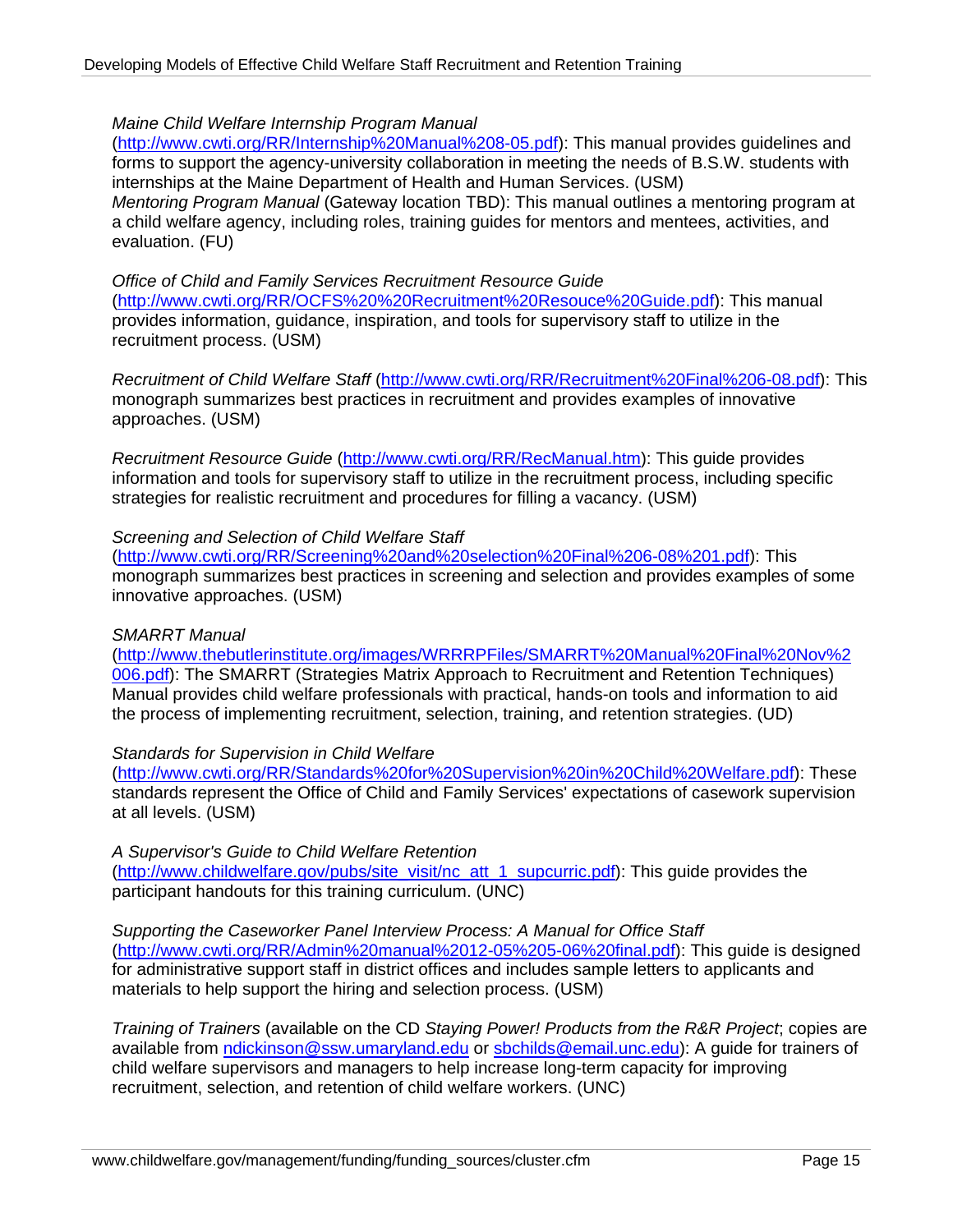## **Tools & Toolkits**

*Caseworker Brochure* [\(http://www.cwti.org/RR/Brochure.pdf](http://www.cwti.org/RR/Brochure.pdf)): This human resources brochure highlights the benefits of employment as a caseworker and provides brief descriptions of the agency and its guiding principles, as well as available positions and qualification requirements. (USM)

## *Child Welfare Caseworker Rating Sheet*

(<http://www.cwti.org/RR/screening/Screening%20Rating%20Sheet.pdf>): This tool provides hiring departments with an easy way to organize their evaluation of job applicants during the screening process. (USM)

#### *Child Welfare Student Interest Survey*

([http://www.socialwork.msu.edu/outreach/docs/Child%20Welfare%20Student%20Interest%20Surve](http://www.socialwork.msu.edu/outreach/docs/Child%20Welfare%20Student%20Interest%20Survey.pdf) [y.pdf\)](http://www.socialwork.msu.edu/outreach/docs/Child%20Welfare%20Student%20Interest%20Survey.pdf): This questionnaire is designed to determine social work students' interest in child welfare. (MSU)

*Child Welfare Survey* [\(http://www.childwelfare.gov/pubs/site\\_visit/co4.pdf\)](http://www.childwelfare.gov/pubs/site_visit/co4.pdf): This document provides a sample survey for child welfare workers. (UD)

#### *Child Welfare Worker Exit Interview Protocol*

([http://www.socialwork.msu.edu/outreach/docs/Child%20Welfare%20Exit%20Interview%20Schedul](http://www.socialwork.msu.edu/outreach/docs/Child%20Welfare%20Exit%20Interview%20Schedule.pdf) [e.pdf](http://www.socialwork.msu.edu/outreach/docs/Child%20Welfare%20Exit%20Interview%20Schedule.pdf)): This interview protocol provides a format for contacting former child welfare workers to discuss the issues and obstacles they faced when employed at their agencies. (MSU)

#### *Design Team Survey*

([http://www.ocfs.state.ny.us/ohrd/swec/pubs/2005\\_Design%20Team%20Eval.pdf](http://www.ocfs.state.ny.us/ohrd/swec/pubs/2005_Design%20Team%20Eval.pdf)): This instrument was developed to evaluate the effectiveness and skill transfer from the Design Team work within child welfare agencies. (SUNY)

#### *Entrance Questionnaire*

(<http://www.cwti.org/RR/Entrance%20worker%20questionnaire%20after%20RJP.pdf>): This protocol is designed to gather information from newly hired staff regarding their perceptions of the recruitment and screening process. (USM)

*Exit Questionnaire* ([http://www.cwti.org/RR/Exit%20worker%20questionnaire%20FINAL.pdf\)](http://www.cwti.org/RR/Exit%20worker%20questionnaire%20FINAL.pdf): This protocol provides a format for learning about the issues and obstacles former child welfare workers faced during their employment at the child welfare agency. (USM)

*Job Satisfaction Survey*

(<http://www.cwti.org/RR/JOB%20SATISFACTION%20SURVEY%202006.pdf>): This survey is designed to gain job satisfaction information from agency staff. (USM)

*Performance Expectations/Job Descriptions* [\(http://www.cwti.org/RR/PerfExpJobDesc.htm\)](http://www.cwti.org/RR/PerfExpJobDesc.htm): These overviews provide information regarding the roles and responsibilities of different child welfare caseworkers in Maine (including OCFS Caseworker, Adoption Caseworker, Child Protective Services Caseworker, Children's Services Caseworker, Child Protective Intake Caseworker, and Life Skills Caseworker). (USM)

*A Planning Framework for Agencies Adopting Team-based Supervision and Practice: A Starter List of Operational Principles Along with Key Indicators of Their Implementation*  ([http://www.ocfs.state.ny.us/ohrd/swec/pubs/Hal%20Nancy%20Team%20Supervision%20Framewo](http://www.ocfs.state.ny.us/ohrd/swec/pubs/Hal%20Nancy%20Team%20Supervision%20Framework%20Tool%202010.pdf)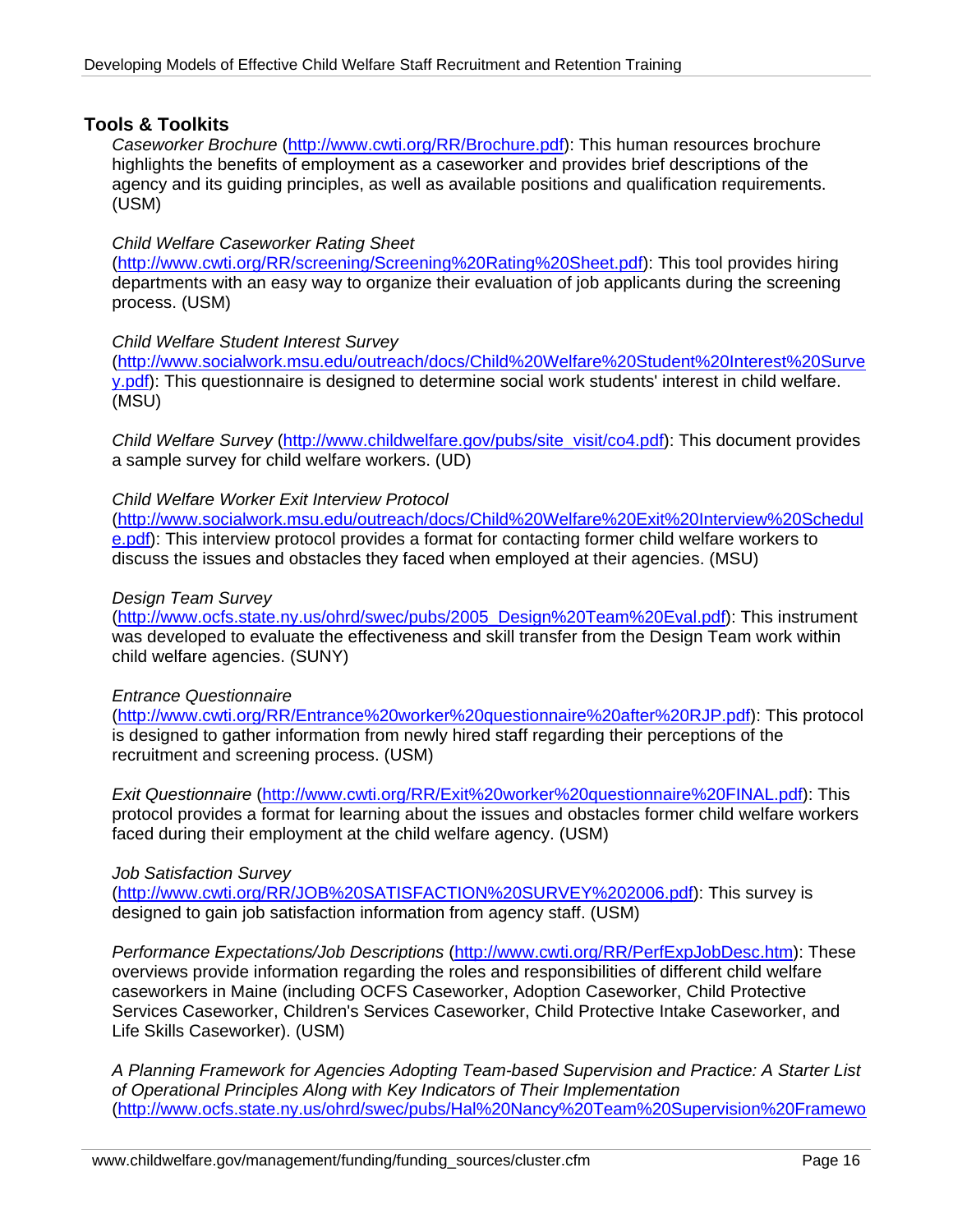[rk%20Tool%202010.pdf](http://www.ocfs.state.ny.us/ohrd/swec/pubs/Hal%20Nancy%20Team%20Supervision%20Framework%20Tool%202010.pdf)): This tool is designed to assist public child welfare agencies and their staff develop and implement a model for team supervision. (SUNY)

*Program Manager and Supervisor Training Needs Assessment Instrument*  ([http://www.socialwork.msu.edu/outreach/docs/Program%20Manager%20and%20Supervisor%20Tr](http://www.socialwork.msu.edu/outreach/docs/Program%20Manager%20and%20Supervisor%20Training%20Needs%20Assessment%20Instrument.pdf) [aining%20Needs%20Assessment%20Instrument.pdf](http://www.socialwork.msu.edu/outreach/docs/Program%20Manager%20and%20Supervisor%20Training%20Needs%20Assessment%20Instrument.pdf)): This needs assessment form was distributed to program managers and supervisors to help structure a training program. (MSU)

#### *Recruitment/Selection/Retention Questionnaire*

([http://www.childwelfare.gov/pubs/site\\_visit/co7.pdf](http://www.childwelfare.gov/pubs/site_visit/co7.pdf)): This instrument was used semiannually in WRRRP sites to collect information related to recruitment and retention practices. (UD)

*Recruitment Toolkit* (available on the CD *Staying Power! Products from the R&R Project*; copies are available from [ndickinson@ssw.umaryland.edu](mailto:ndickinson@ssw.umaryland.edu) or [sbchilds@email.unc.edu\)](mailto:sbchilds@email.unc.edu): This toolkit includes fliers, posters, brochures, a Recruitment Community PowerPoint Presentation, and two public service announcements designed to encourage interest in applying for child welfare work. (UNC)

*Retention Toolkit* (available on the CD *Staying Power! Products from the R&R Project*; copies are available from [ndickinson@ssw.umaryland.edu](mailto:ndickinson@ssw.umaryland.edu) or [sbchilds@email.unc.edu\)](mailto:sbchilds@email.unc.edu): This toolkit includes resources to help supervisors and managers implement retention practices with child welfare staff. (UNC)

*Selection Toolkit* (available on the CD *Staying Power! Products from the R&R Project*, copies of which are available from [ndickinson@ssw.umaryland.edu](mailto:ndickinson@ssw.umaryland.edu) or [sbchilds@email.unc.edu\)](mailto:sbchilds@email.unc.edu): This toolkit contains an abbreviated version of the Competency-Based Selection Process for interviewing and choosing applicants for child welfare positions; the Selection Checklist and Schedule forms, which provide an overview of the selection procedures and timeline; and information about how to obtain the complete set of selection materials. (UNC)

## *Spector Job Satisfaction Survey*

([http://www.ocfs.state.ny.us/ohrd/swec/pubs/2005\\_Job%20Satisfaction.pdf](http://www.ocfs.state.ny.us/ohrd/swec/pubs/2005_Job%20Satisfaction.pdf)): This survey was used as part of the evaluation protocol for Design Teams and child welfare agency workers. (SUNY)

## *Supervisor Developmental Planning and Support Toolkit*

([http://www.uiowa.edu/~nrcfcp/training/documents/Developmental%20Planning%20and%20Support](http://www.uiowa.edu/%7Enrcfcp/training/documents/Developmental%20Planning%20and%20Support%20Toolkit.pdf) [%20Toolkit.pdf\)](http://www.uiowa.edu/%7Enrcfcp/training/documents/Developmental%20Planning%20and%20Support%20Toolkit.pdf): This set of tools and templates helps child welfare supervisors create their own formal supervision program. (UI)

## *Title IV-E MSW Program Follow-Up Study*

([http://www.socialwork.msu.edu/outreach/docs/Title%20IV-E%20Follow%20Up%20Survey.pdf\)](http://www.socialwork.msu.edu/outreach/docs/Title%20IV-E%20Follow%20Up%20Survey.pdf): This questionnaire is designed for surveying child welfare workers who remain employed in public agencies after completing their Title IV-E M.S.W. programs. (MSU)

*Transfer of Learning Survey* (Appendix in the Final Report): This Internet survey is designed to be administered to supervisors who attended the intervention trainings 1 year following the final training event, and focuses on 12 specific topics covered in the training and the extent to which supervisors were able to apply these topics in their jobs, as well as an example of applying the training on the job, suggestions for improving the training, and an assessment of the global effect of the training on their practice. (UNC)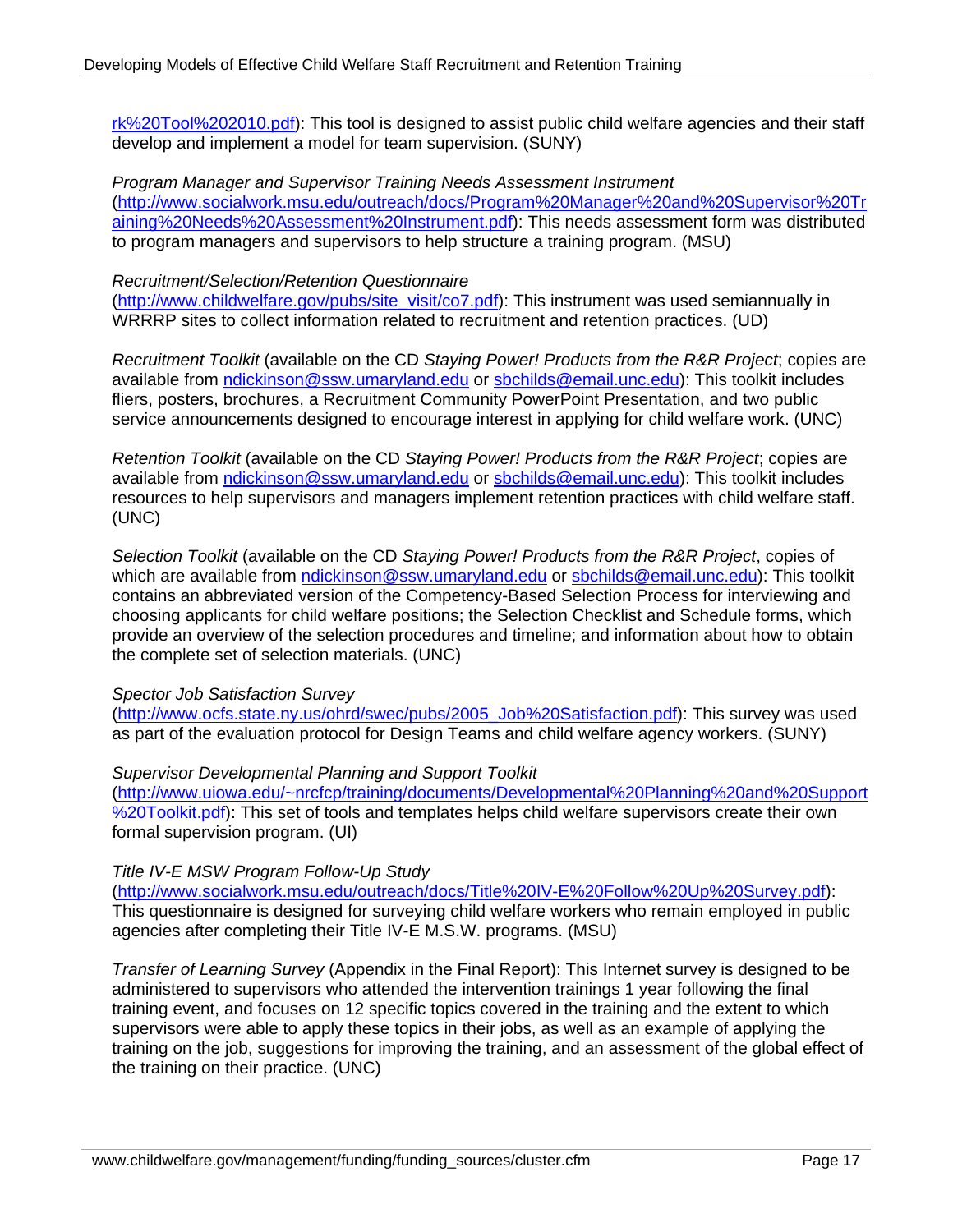## *Turnover Prevention Inventory*

([http://www.ocfs.state.ny.us/ohrd/swec/pubs/Five%20year%20compendium%20of%20SWEC%20wo](http://www.ocfs.state.ny.us/ohrd/swec/pubs/Five%20year%20compendium%20of%20SWEC%20work.pdf)

[rk.pdf,](http://www.ocfs.state.ny.us/ohrd/swec/pubs/Five%20year%20compendium%20of%20SWEC%20work.pdf) Appendix B): This inventory is designed to enable staff at all levels of public child welfare agencies to reduce turnover by helping to identify, describe, and explain the key causes of preventable, undesirable turnover; to facilitate the development and implementation of effective improvements; and to enhance evaluation and research. (SUNY)

*Worker's Survey*: This survey consists of 101 Likert-type items (from which 17 scales were created) and four open-ended comment questions associated with worker retention and turnover and validated for this project using reliability analysis and confirmatory factor analysis. (UNC)

Part 1 [\(http://www.childwelfare.gov/pubs/site\\_visit/survey\\_part1.pdf](http://www.childwelfare.gov/pubs/site_visit/survey_part1.pdf)) Part 2 [\(http://www.childwelfare.gov/pubs/site\\_visit/survey\\_part2.pdf](http://www.childwelfare.gov/pubs/site_visit/survey_part2.pdf))

## *Workforce Retention Survey*

([http://www.ocfs.state.ny.us/ohrd/swec/pubs/swconsort05%20\\_Final.pdf\)](http://www.ocfs.state.ny.us/ohrd/swec/pubs/swconsort05%20_Final.pdf): This survey is designed to better understand those factors (clarity and coherence of practice; life-work fit and goal attainment; job satisfaction and efficacy; job supports and relationships; technology, training, and record-keeping; salaries and benefits; supervisor supportiveness and effectiveness; and supervisor competence) that may influence worker retention in order to develop and enhance organizational strategies to improve retention. (SUNY)

*Workshop Evaluation* ([http://www.childwelfare.gov/pubs/site\\_visit/co2.pdf](http://www.childwelfare.gov/pubs/site_visit/co2.pdf)): This document provides a sample survey for workshop participants. (UD)

#### **Videos**

*The Child Welfare Choice: The Colorado Realistic Job Preview Video* ([http://www.thebutlerinstitute.org/projects\\_wrrrp.cfm#departments](http://www.thebutlerinstitute.org/projects_wrrrp.cfm%23departments)): This video provides a realistic picture of child welfare work for job applicants. (UD)

*An Invitation to Choose: A Realistic Job Preview of North Carolina Child Welfare Work* (Available on the CD *Staying Power! Products from the R&R Project*, copies of which are available from [ndickinson@ssw.umaryland.edu](mailto:ndickinson@ssw.umaryland.edu) or [sbchilds@email.unc.edu](mailto:sbchilds@email.unc.edu)): This 33-minute DVD presents the rewards and challenges of child welfare work through interviews with child welfare workers and resource professionals in two North Carolina county child welfare agencies. An accompanying RJP booklet explains the purpose and uses of the RJP and answers some frequently asked questions about child welfare work. (UNC)

*Is this the Job for Me?* (available by request from Human Resources Specialist Judy Sieffert [sieffertj@michigan.gov](https://exchange.albany.edu/owa/redir.aspx?C=17c067afb5234e0e98f5a989bce7e0d2&URL=mailto%3asieffertj%40michigan.gov)): This 36-minute video features children's protective services and foster care workers in the routine performance of their jobs and offers excerpts from interviews with workers and frontline supervisors describing the nature of the work, its challenges and rewards. (UM)

*It's Not Just a Job: A Realistic Preview of a Career in Child Protective Services* (<http://www.youtube.com/watch?v=oZ-vXw3-604>): A 24-minute video on the realities of a career in child protective services. (UD)

*Realistic Job Preview* [\(http://www.cwti.org/RR/JobPreview.htm\)](http://www.cwti.org/RR/JobPreview.htm): This 30-minute video depicts a realistic version of the caseworker position. (USM)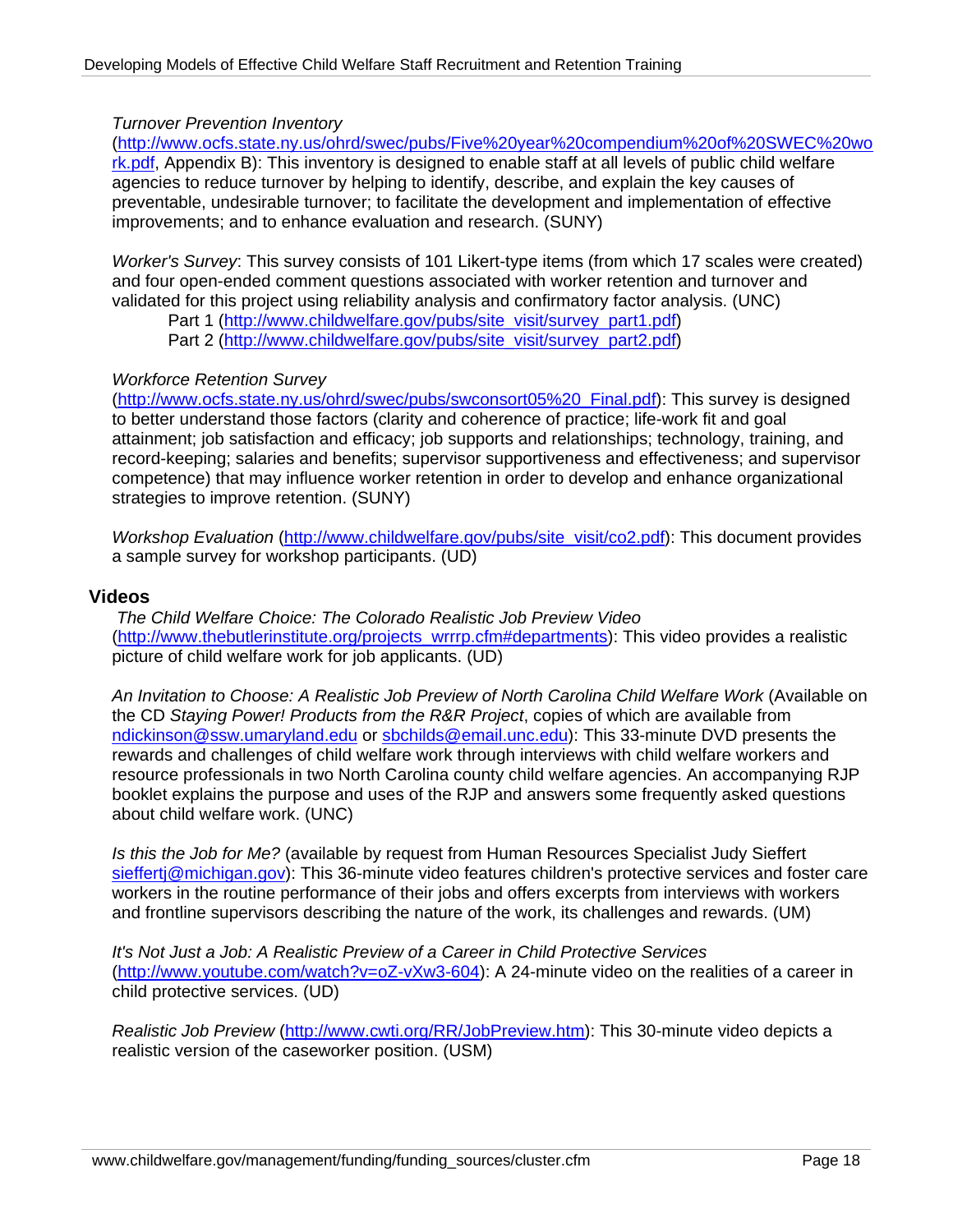*When the Child Speaks: Impact of Caseworker Turnover on Children and Youth* (<http://www.cwti.org/RR/impact%20DVD%20intro.pdf>): This video features youth experiencing multiple caseworker turnover and its impact. (USM)

## **Presentations**

Please contact the Project PI directly for more information about a specific presentation or to receive electronic copies of presentation materials.

*Achieving Retention Through Evidence-Based Practices: Building Resilience in the Child Welfare Workforce.* Keynote address at Resilient Families Need Resilient Workers: Practice, Policy and Research Conference, Melbourne, Australia (June 23, 2009). (UNC)

*Best Practices in Recruitment and Retention: Building the Child Welfare Workforce*. Annual Meeting of the Illinois Child Care Association, Chicago, IL (Spring 2008). (MSU)

*Best Practices in Recruitment and Retention: Building the Child Welfare Workforce.* Michigan Federation for Children and Families, Annual Meeting (September 2008). (MSU)

*Building a Model of Child Welfare Supervision*. Children's Bureau's Conference for Agencies and Courts, Arlington, VA (December 10-13, 2007). (UI)

*Building a System to Support a High Performance Workforce*. National Summit on Recruitment and Retention of Social Service Professionals, Performance Institute, Arlington, VA (August 2005). (USM)

*Child Welfare Training Evaluation Research: Improving Child Welfare Recruitment & Retention*. 2005 Children's Bureau Discretionary Grantees Meeting, Washington, DC (May 10, 2005). (UNC)

*Child Welfare Worker Turnover: Understanding and Predicting Who Actually Leaves*. 11th Annual Conference of the Society for Social Work and Research, San Francisco, CA (January 12, 2007). (UNC)

*Colorado's Golden Gate Bridge: Linking Recruitment and Retention to the Road of Outcomes*. Colorado Child Welfare Conference, Keystone, CO (June 1, 2006). (UD)

*Colorado's Realistic Job Preview: Using it to Hire the Right People*. Colorado Child Welfare Conference, Keystone, CO (May 28, 2008). (UD)

*Competency-based Screening, Selection and Performance Management.* Child Welfare Workforce Development and Workplace Enhancement Institute, Children's Bureau, Arlington, VA (October 24- 26, 2005). (USM)

*Curriculum 101: The Art and Science of Curriculum Development*. NSDTA Conference, Atlanta, GA (September 23, 2008). (UD)

*Data Driven Interventions for Retention and Recruitment of Child Welfare Staff.* 15th National Conference on Child Abuse and Neglect, Boston, MA (April 2005). (FU)

*Designing Competency-based Training to Enhance Screening Skills*. National Staff Development and Training Association Annual Conference, Washington, DC (September 2005). (USM)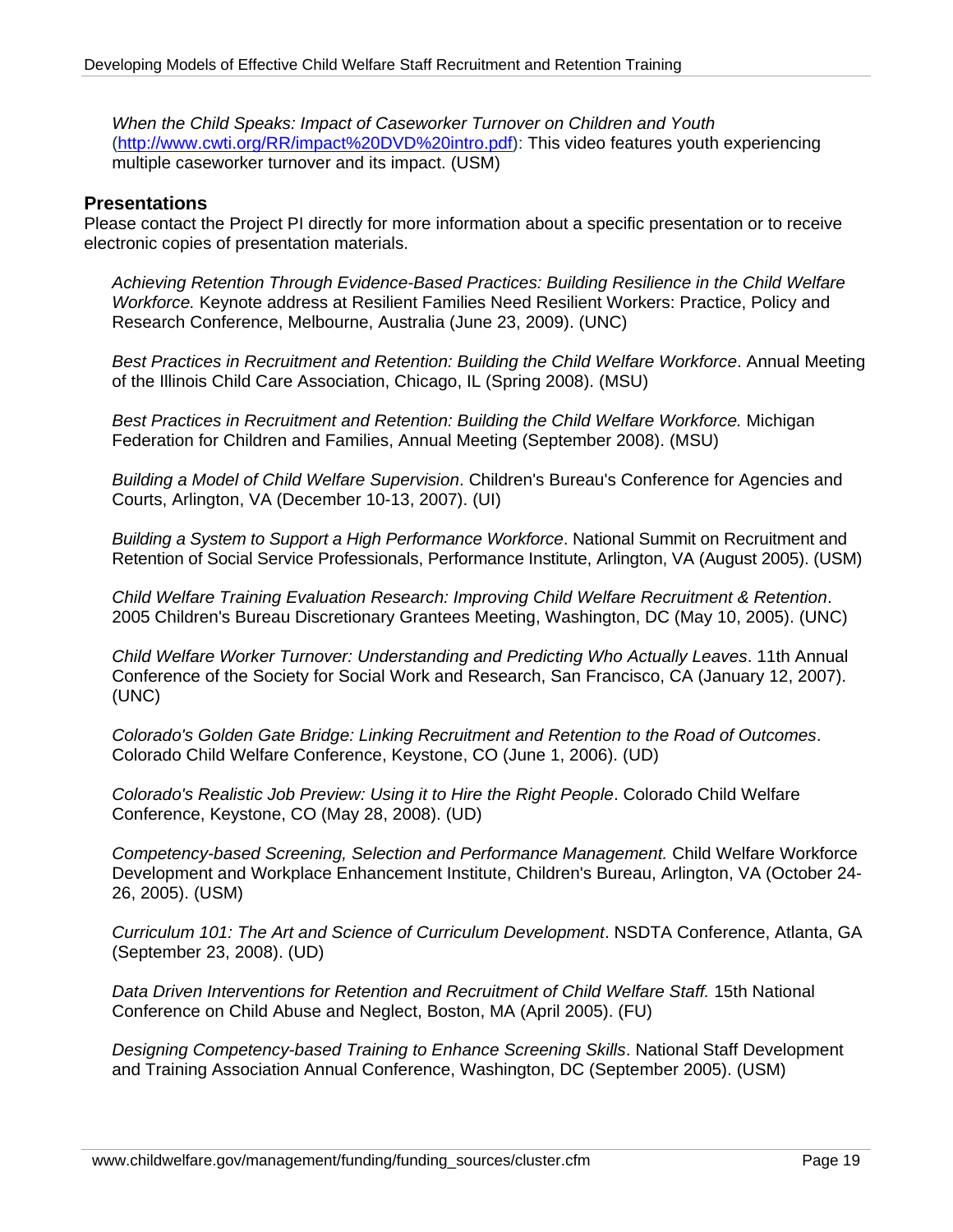*Designing, Implementing, and Evaluating a Research-driven Retention Model in New York State Public Child Welfare Agencies*. Children's Bureau Grantees Meeting, Washington, DC (2005). (SUNY)

*Developing Knowledge & Lessons Learned About the Child Welfare Workforce.* Children's Bureau Grantees Meeting, Washington, DC (June 5, 2008). (SUNY)

*Enhancing the Role of the Supervisor in Recruitment, Screening and Retention of Staff.* Child Welfare Training Network, Kansas School of Social Welfare, Lawrence, KS (April 6, 2006). (USM)

*Evaluating Training to Improve Staff Retention*. Seventh Annual National Human Services Training Evaluation Symposium, University of California, Berkeley, CA (May 26-27, 2004). (UI)

*Evaluating Workforce Practices: Panel Presentation.* National Child Welfare Evaluation Summit, Washington, DC (May 28, 2009). (UNC)

*Evidence-based and Research-supported Practices in Recruiting and Retaining Staff*. Child Welfare Workforce Development and Workplace Enhancement Institute, Children's Bureau, Arlington, VA (October 24, 2007). (UNC)

*An Experimental Study of Child Welfare Worker Turnover*. Poster presentation at the National Child Welfare Evaluation Summit, Washington, DC (May 28, 2009). (UNC)

*Find 'Em & Keep 'Em… Starting and Sustaining Staff Recruitment and Retention*. Arizona DES Leadership Conference, Phoenix, AZ (June 2, 2006). (UD)

*Find 'Em & Keep 'Em… Starting and Sustaining Staff Recruitment and Retention*. Arizona Leadership Conference, Phoenix, AZ (July 8, 2007). (UD)

*Find Them and Keep Them: Recruitment and Retention in Child Welfare - Findings from the Western Regional Recruitment and Retention Project*. 16th National Conference on Child Abuse and Neglect, Portland, OR (April 18, 2007). (UD)

*Findings from the Recruitment and Retention Project*. 16th National Conference on Child Abuse and Neglect, Portland, OR (April 19, 2007). (UD)

*Findings from the Western Regional Recruitment and Retention Project.* 2007 Meeting of Agencies and Courts (Plenary) Washington, DC (December 10, 2007). (UD)

*Harnessing the Power of the RJP*. 17th National Conference on Child Abuse and Neglect, Atlanta, GA (April 1, 2009). (UD)

*The Impact of Turnover on Children and Youth.* Keynote address. Child Welfare Workforce Development and Workplace Enhancement Institute. Children's Bureau, Crystal City, VA (October 2005). (USM)

*Improving the Child Welfare Workforce: National Estimates, Validation of Key Constructs, and a Randomized* 

*Clinical Trial.* Symposium Organizer. 11th Annual Conference of the Society for Social Work and Research, San Francisco, CA (January 12, 2007). (UNC)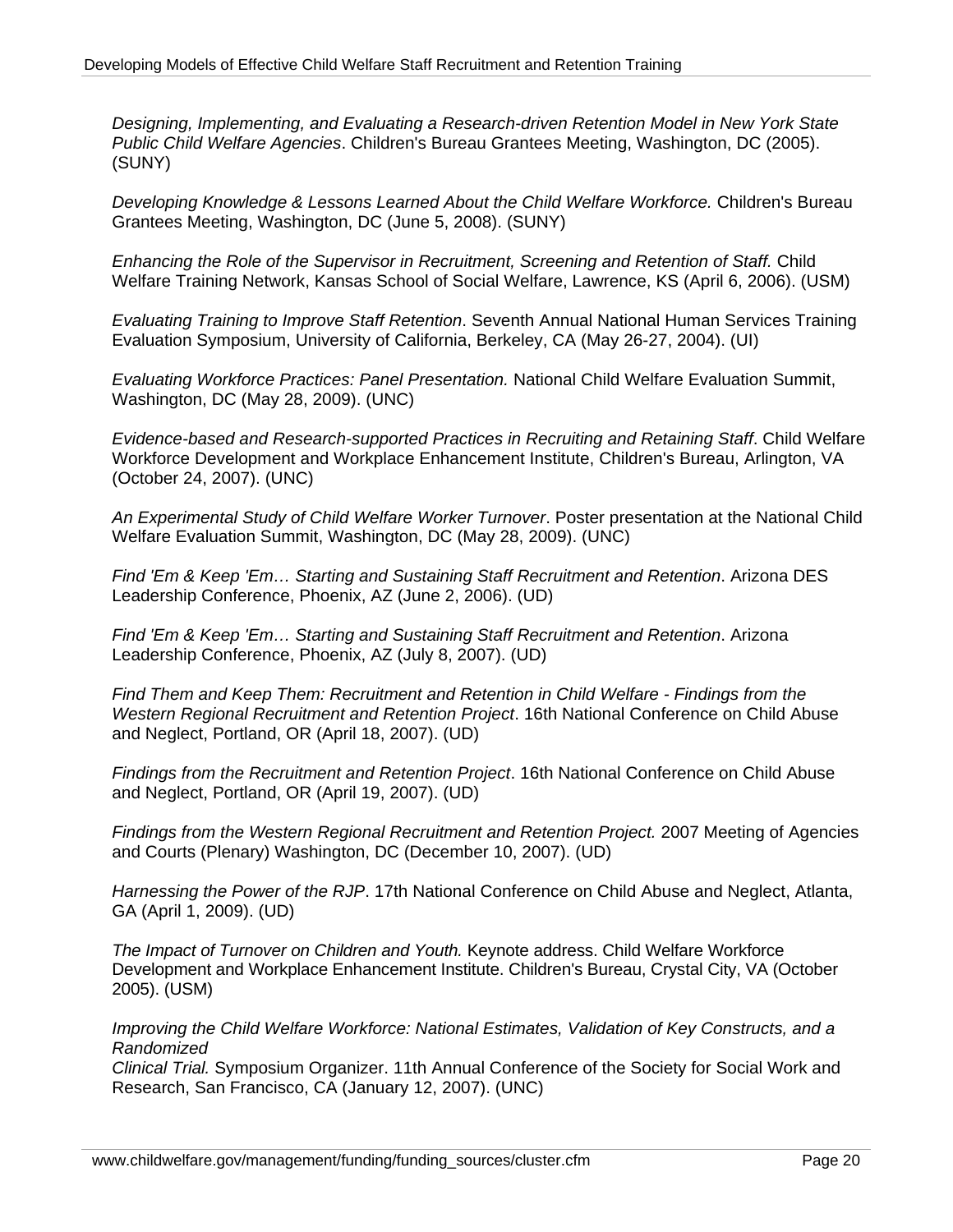*Improving Recruitment and Retention in Public Child Welfare*. Council on Social Work Education, 51st Annual Program Meeting, New York, NY (February 26-March 1, 2005). (UI)

*Initiating and Sustaining a Mentoring Program for Leadership in Child Welfare.* American Professional Society on Abused Children (APSAC) Annual Conference, Boston, MA (July 12, 2007). (FU)

*Keeping Competent and Committed Staff*. 87th Annual Social Services Institute of the NC Association of County Directors of Social Services, Raleigh, NC (October 10, 2008). (UNC)

*Keeping Competent and Committed Staff: A Strategic Imperative*; *Keeping Competent and Committed Staff: Promising Strategies*; and *Laying the Foundation for Retention: Implementing Promising Strategies*. Invited presentations at the Spring 2008 Pennsylvania Leadership Academy, Mechanicsville, PA (May 7-8, 2008). (UNC & USM)

*Leadership Development in Child Welfare: Initiating and Sustaining a Mentoring Program.* 16th National Conference on Child Abuse and Neglect, Portland, OR (April 17, 2007) (FU)

*Leading for Recruitment and Retention*. Arizona DES Leadership Conference, Phoenix, AZ (August 3, 2006). (UD)

*Life-Long Learning and Permanency: Connecting Education to Quality Outcomes for Children and Families*. Kent County Child Welfare Conference, Grand Rapids, MI (September 2007). (MSU)

*Making the Most of Supervision*. Colorado Child Welfare Conference, Keystone, CO (June 8, 2007). (UD)

*Maximizing Workforce Potential: Effective Recruitment and Retention Strategies*. 2007 Meeting of Agencies and Courts, Washington, DC (December 11, 2007). (UD)

*More Promising Strategies: Recruitment and Retention of a Qualified Workforce.* Presentation in a teleconference series sponsored by the National Child Welfare Resource Center for Organizational Improvement, University of Southern Maine (May 20, 2008). (UNC)

*Multi-site strategic planning for child welfare recruitment and retention*. Annual Grantees Conference, Children's Bureau, Washington, DC (December 2005). (UD)

*Now That We've Found Them…How Do We Keep Them? A Supervisor's Role in Staff Retention*. Kansas Statewide Supervisor Conference, Topeka, KS (April 12, 2007). (UD)

*Partners in Retention: The Role of Supervisors and Managers in Retaining Child Welfare Staff.* Workshop presentation at Resilient Families Need Resilient Workers: Practice, Policy and Research Conference, Melbourne, Australia (June 24, 2009). (UNC)

*Pathways to Organizational Commitment*. Society for Social Work and Research 11th annual conference, San Francisco, CA (January 11-14, 2007). (UI)

*Predicting Workforce Outcomes: Findings from the Western Regional Recruitment and Retention Project*. 10th Annual Conference of the Society for Social Work and Research, San Antonio, TX (January 2006). (UD)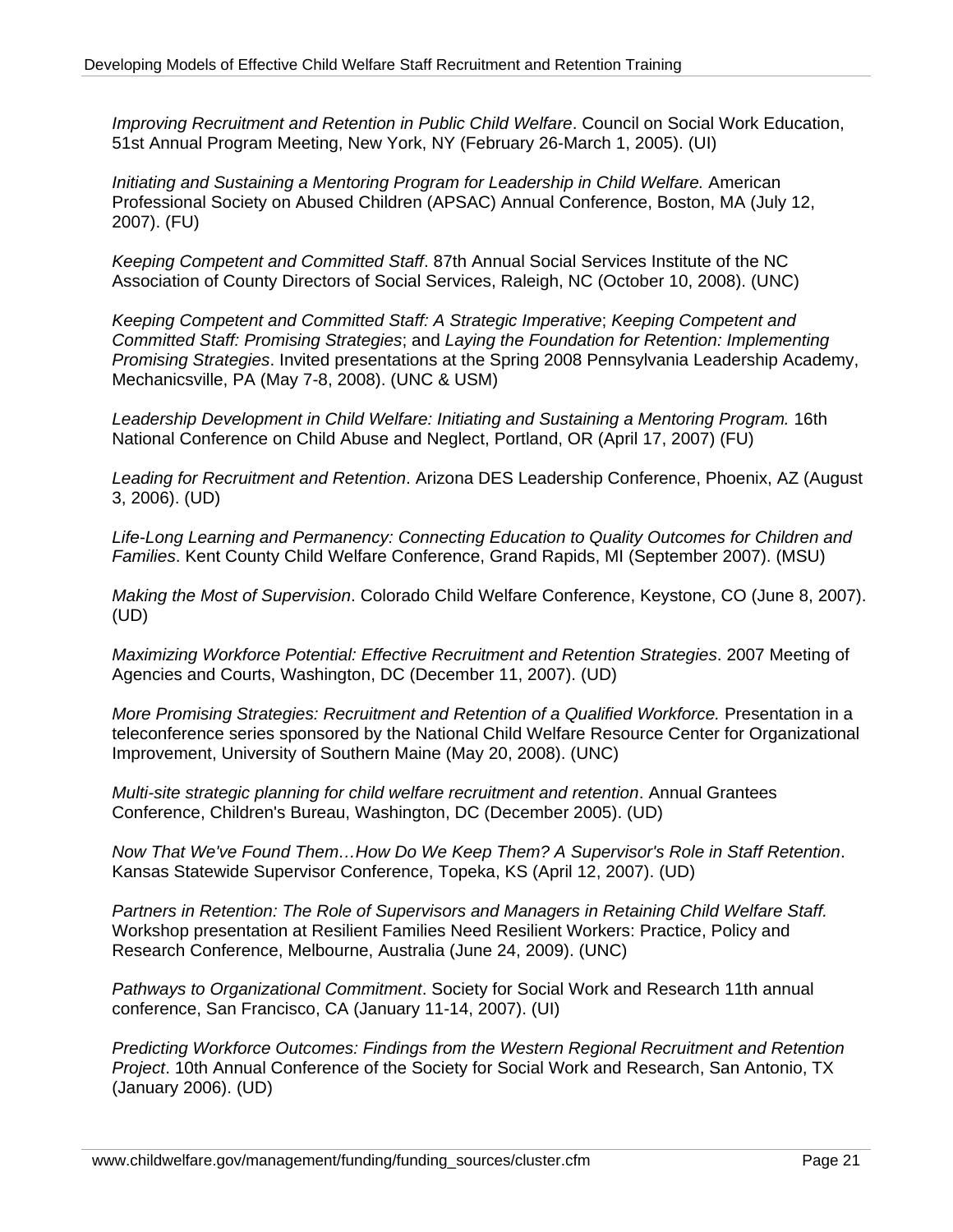*Preparing Facilitators for Child Welfare Agency Design Teams.* NSDTA Conference, Atlanta, GA (September 2008). (SUNY)

*Professionalizing Child Welfare: Clinical Consultation for Child Welfare Supervisors*. 15th National Conference on Child Abuse and Neglect, Boston, MA (April 2005). (FU)

*The Realistic Job Preview: Telling It the Way It Is*. 16th National Conference on Child Abuse and Neglect, Portland, OR (April 19, 2007). (UD)

*Recruiting and Retaining a Competent Child Welfare Workforce: Lessons Learned and the Role of Leadership*. The 23rd Annual San Diego International Conference on Child and Family Maltreatment, San Diego, CA (January 28, 2009). (MSU)

*Recruitment and Retention*. Wyoming Manager/Supervisor Meeting, Saratoga Springs, NY (April 27-28, 2008). (UD)

*Recruitment and Retention of a Qualified Workforce: The Foundation of Success*. 2007 Meeting of Agencies and Courts, Washington, DC (December 12, 2007). (FU, MSU, SUNY, UD, UI, UM, UNC, USM)

*Recruitment and Retention of a Qualified Workforce*. Teleconference series sponsored by the National Child Welfare Resource Center for Organizational Improvement.

- o *Issues and Promising Strategies: Recruitment and Retention* (Part 1, March 29, 2008) ([http://tatis.muskie.usm.maine.edu/pubs/pubdetailWtemp.asp?PUB\\_ID=T042908](http://tatis.muskie.usm.maine.edu/pubs/pubdetailWtemp.asp?PUB_ID=T042908)) (USM, UD)
- o *More Promising Strategies: Recruitment and Retention* (Part 2, May 20, 2008) *(*[http://tatis.muskie.usm.maine.edu/pubs/pubdetailWtemp.asp?PUB\\_ID=T052008](http://tatis.muskie.usm.maine.edu/pubs/pubdetailWtemp.asp?PUB_ID=T052008)) (FU, UM, UNC)
- o *Lessons Learned* (Part 3, December 4, 2008) ([http://tatis.muskie.usm.maine.edu/pubs/pubdetailWtemp.asp?PUB\\_ID=T120408](http://tatis.muskie.usm.maine.edu/pubs/pubdetailWtemp.asp?PUB_ID=T120408)) (UI, SUNY, MSU)

*Recruitment and Retention of a Qualified Child Welfare Workforce: The Foundation of Success* (<http://muskie.usm.maine.edu/helpkids/telefiles/052008tele/RecruitmentRetentionGrantees.doc>). 17th National Conference on Child Abuse and Neglect, Atlanta, GA (April 1, 2009). (FU, MSU, SUNY, UD, UI, UM, UNC, USM)

*Recruitment, Selection and Retention of a High Quality Child Welfare Workforce*. Directors of Services Leadership Forum, White Eagle Conference Center, Hamilton NY (September 18, 2008). (SUNY)

*Retaining Child Welfare Managers and Supervisors: Lessons Learned*. NYC Administration for Children's Services, New York, NY (June 18, 2008). (FU).

*The Right Match: Strategies for Realistic Recruitment and Screening.* Scaling the Summit Conference. Denver, CO (August 2008). (USM)

*The Right Match: Strategies for Realistic Recruitment and Selection*. Invited workshop presentations at Place Matters Child Welfare Conference, Baltimore, MD (April 15 and 17, 2008). (UNC)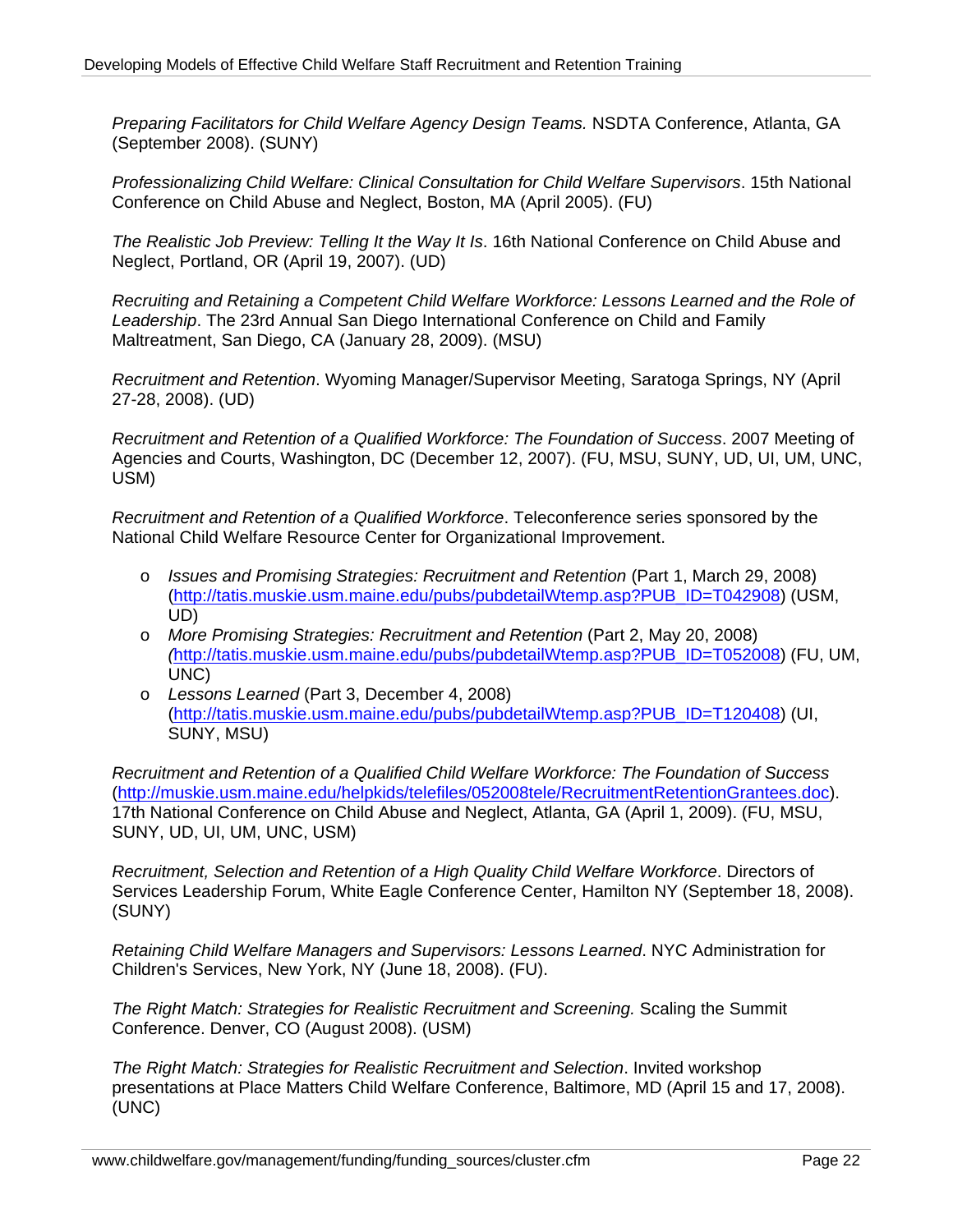*The Right Match: Strategies for Realistic Recruitment and Screening.* Presented at Scaling the Summit Conference, University of Denver, CO (August 5, 2008). (UNC & USM)

*Rocket Science: The Work of Child Welfare Professionals.* Keynote address at the Spring 2009 Collaborative Training Institute, Chapel Hill, NC (April 15, 2009). (UNC)

*The Role of Leadership in Agency Effectiveness*. Michigan NASW Statewide Conference, East Lansing, MI (May 2007). (MSU)

*The Role of Leadership in Child Welfare Supervision*. Ontario Annual Children's Aid Society Training Conference, Toronto, Canada (May 2007). (MSU)

*The Role of Leadership to Promote an Enhanced Child Welfare Workforce*. Southern Regional Quality Improvement Summit on Child Welfare Supervision, Memphis, TN (September 14, 2006). (MSU)

*The Role of Workforce Development in Supporting Implementation of Evidence Informed Practices*. Keynote address at The Use of Evidence in Child Welfare Practice and Policy: An International Perspective on Future Directions Conference, Haruv Institute, Jerusalem, Israel (May 27, 2010). (UNC)

*Staff Retention in the Child Welfare System*. Miami-Dade County Community Based Care Alliance, 2nd Annual Regional Child Welfare Conference, Miami, FL (September 28, 2007). (UI)

*The State of the Art in Child Welfare Supervision*. Kansas Supervisor Conference, Topeka, KS (April 21, 2009). (UD)

*Strategies for Addressing Turnover and its Impact.* Child Welfare Training Network, Kansas School of Social Work (April 2006). (USM)

*Strategies for Addressing Turnover and its Impact: Many Paths, One Direction.* States and Courts Conference, Washington, DC (June 2006). (USM)

*Strengthening the Child Welfare Workforce for Improved Child and Family Outcomes*. Keynote address, North Dakota Children's Justice Symposium, Bismarck, ND (July 21-24, 2008). (UI)

*Strengthening the Frontline Workforce: Finding and Keeping the Best.* Workshop presentation at Florida Coalition for Children, 2009 Annual Conference, Orlando, FL (October 13, 2009). (UNC)

*Supervising in Changing Environments*. Kansas Supervisor Conference, Topeka, KS (April 21, 2009). (UD)

*Supervising for Recruitment and Retention*. Scaling the Summit Institute, University of Denver, CO (August 5-6, 2008). (UI)

*Supervisor Consultation in Support of Workforce Recruitment and Retention in Child Welfare*. NSDTA Conference, Atlanta, GA (September 2008). (SUNY)

*Supervisors and Managers as Partners in Workforce Development*. Keynote address at the Kansas Workforce Initiative Kickoff Symposium, Salina, KS (September 23, 2009). (UNC)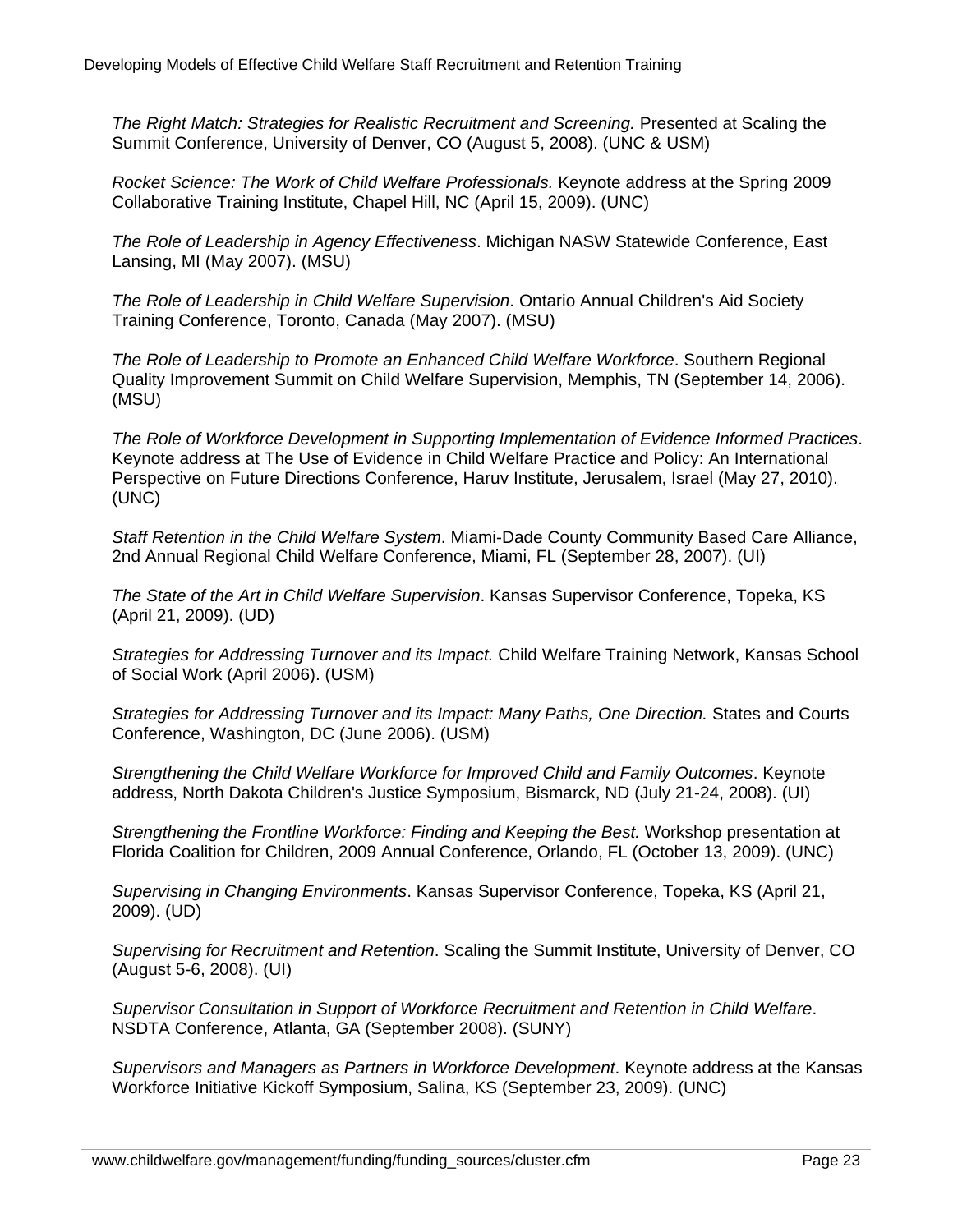*Supporting Child Welfare Supervisors to Improve Worker Retention*. 16th National Conference on Child Abuse and Neglect, Portland, OR (April 16-21, 2007). (UI)

*Systems Change Through Workforce Development*. Workshop presentation, 2009 Meeting for Agencies and Courts, Arlington, VA (August 4, 2009). (UNC & SUNY)

*Systems and Service Delivery Reform.* Save Our Children Summit—Addressing the Crisis in Michigan's Foster Care. Child's Hope, Dearborn, MI (October 2007). (MSU)

*Take This Job and … Love It!* National Staff Development and Training Association, Dallas, TX (September 2007). (USM, UNC).

*Where's Waldo? Achieving Retention Through Evidence-based Practices*. Keynote addresses at Place Matters Child Welfare Conference, Baltimore, MD. (April 15 and 17, 2008). (UNC)

*Where's Waldo? Finding and Keeping Qualified Child Welfare Staff*. 17th National Conference of the National Staff Development and Training Association, Chicago, IL (November 2, 2004). (UNC & USM)

*Where's Waldo? Finding and Keeping Qualified Child Welfare Staff.* Building Success Conference, North Carolina Association of County Directors of Social Services, New Bern, NC (April 29, 2004). (UNC)

*Workforce Development: Strategies for the New Millennium.* New York City Administration for Children's Services, New York, NY, (July 16, 2008). (FU)

*Workforce Development in a Rural Environment*. North Dakota Children's Justice Symposium, Bismarck, ND (July 21-24, 2008). (UI)

*Workforce Issues in Child Welfare (*Moderator), *Commitment in Public Child Welfare* (Presenter). Society for Social Work and Research Annual Conference, Miami, FL (January 13-16, 2005). (UI)

*Workforce Issues: Sustaining Child Welfare Practice*. Webinar presentation for Atlantic Coast Child Welfare Implementation Center, University of Maryland, Baltimore, MD (November 10, 2009). (UNC)

*The WRRRP Trek: Research Findings and Practical Strategies*. Scaling the Summit Conference, Denver, CO (August 2008). (UD)

## **Sponsored Meetings**

*New England Regional Workforce Development Institute*: The University of Southern Maine organized this 2-day Institute (June 14-15, 2006, in Marlborough, MA) in collaboration with the New England Association of Child Welfare Commissioners and Directors to bring together 35 top-level administrators, training directors, and representatives from higher education and human resource management to explore approaches to workforce development in New England public child welfare. (USM)

*Research Briefs: Recruitment and Retention of Child Welfare Staff* ([http://www.cwti.org/RR/RESEARCH%20BRIEFS\\_.pdf](http://www.cwti.org/RR/RESEARCH%20BRIEFS_.pdf)): These briefs were developed as background for the Institute.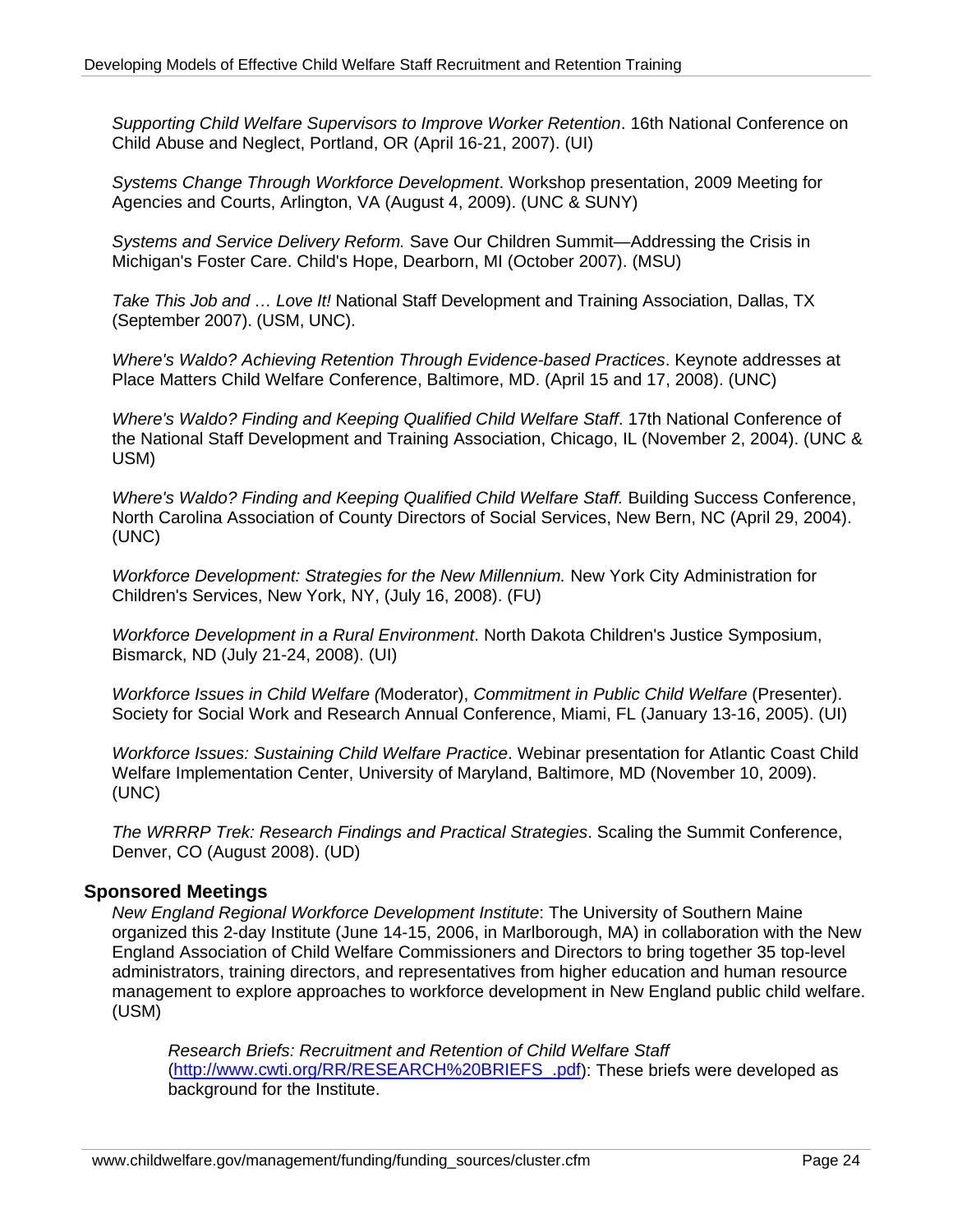## *Scaling the Summit Conference*

([http://www.thebutlerinstitute.org/projects\\_wrrrp\\_scalingthesummit.cfm](http://www.thebutlerinstitute.org/projects_wrrrp_scalingthesummit.cfm)): The Butler Institute hosted a 2-day conference (August 5-6, 2008, in Denver) for child welfare agency staff and university partners to explore strategies, approaches, and projects to address recruitment, selection, and retention issues, including the findings and products from the University of Denver project, as well as reports from fellow 2003 Recruitment and Retention grantees and other researchers and practitioners from around the country. (UD)

*Sights on the Summit*: The Butler Institute hosted a 2-day conference (January 26-27, 2005, in Denver) highlighting multiple perspectives, including academia, the child welfare system, government, and the corporate sector. (UD)

*Training System Symposium*: The Butler Institute and the National Resource Center for Organizational Improvement (NRCOI) hosted this 4-day gathering (August 22-25, 2006) to assist States looking to improve their performance on the Training systemic factor during the second round of the Child and Family Services Reviews. (UD)

## **Peer-Reviewed Publications**

Barth, R. P., Lloyd, E. C., Christ, S., Chapman, M., & Dickinson, N. S. (2008). Child welfare worker characteristics and job satisfaction: A national study*. Social Work*, *53*, 199-209. This article presents the results of a national study of children who are investigated for child maltreatment related to worker background, education, location, and level of satisfaction, with a discussion of the implications for supervision. (UNC)

Brittain, C. R. (2009). "Models of social work supervision." In C. C. Potter & C. R. Brittain (Eds.), *Child welfare supervision: A practical guide for supervisors, managers and administrators* (pp. 23- 43). New York, NY: Oxford University Press. This book chapter details the range of models for supervision in the social work profession. (UD)

Caringi, J. C., Strolin-Goltzman, J., Lawson, H. A., McCarthy, M., Briar-Lawson, K., & Claiborne, N. (2008). Child Welfare Design Teams: An intervention to improve workforce retention and facilitate organizational development. *Research on Social Work Practice, 18*(6), 565-574. This article provides an overview of SUNY-Albany's three-component intervention including management consultations, capacity building for supervisors, and a cross-role, intra-agency design team. (SUNY)

Dickinson, N., & Comstock, A. (2009). "Getting and keeping the best people." In C. C. Potter & C. R. Brittain (Eds.), *Child welfare supervision: A practical guide for supervisors, managers and administrators* (pp. 220-261). New York, NY: Oxford University Press. This book chapter describes strategies designed to foster improved selection and retention of child welfare staff. (UD, UNC)

Dickinson, N. S., & Painter, J. S. (2009). Predictors of undesired turnover for child welfare workers. *Child Welfare, 88*(5), 187-208. This article presents the results of an experimental retention study using baseline demographic and attitudinal data with employment data. (UNC)

Faller, K. C., Grabarek, M., & Ortega, R. M. (2010). Commitment to child welfare work: What predicts leaving and staying? *Children and Youth Services Review, 32*(6), 840-846. This article presents a study about worker turnover in public and private agencies, including reasons they took their jobs and chose child welfare work, and their commitment to their agencies and to child welfare. (UM)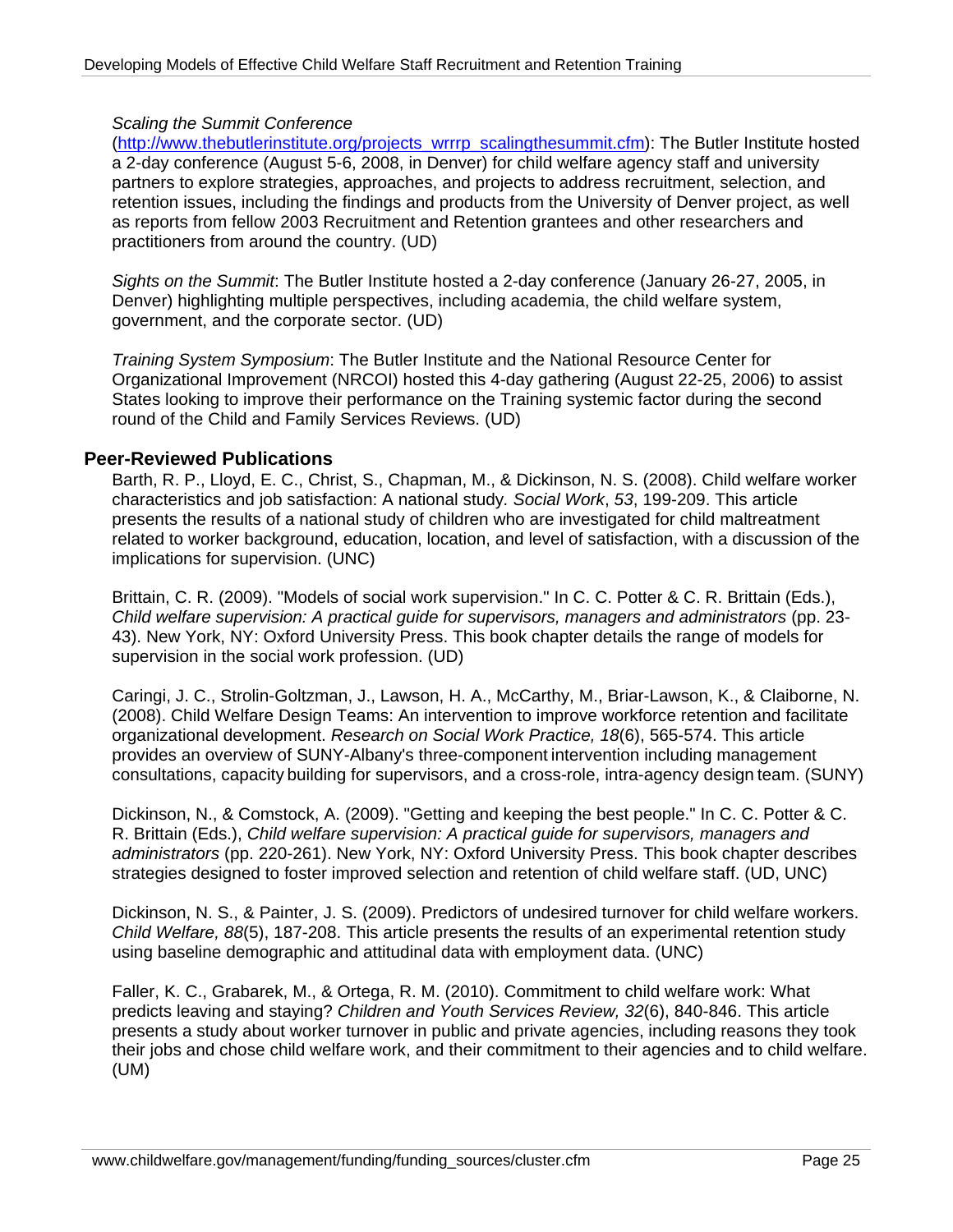Faller, K. C., Grabarek, M., & Vandervort, F. (2009). Child welfare workers go to court: The impact of race, gender, and education on comfort with legal issues. *Children and Youth Services Review*, *31*, 972-977. This article presents a study of the perceptions of public and private agency child welfare workers about their level of comfort with the court work components of their jobs. (UM)

Faller, K. C., Masternak, M. Grinnell-Davis, C., Grabarek, M., Sieffert, J., & Bernatovicz, F. (2009). Realistic Job Previews in child welfare: State of innovation and practice. *Child Welfare, 88*(5), 23- 47. This article highlights the findings of an initial evaluation of the Michigan RJP, an RJP longitudinal survey, a review of RJPs used in 10 States, and interviews with HR staff in States using RJPs. (UM, USM)

Gonzalez, R. P., Faller, K. C., Ortega, R. M., & Tropman, J. (2009). Exit interviews with departed child welfare workers: Preliminary findings. *Journal of Public Child Welfare*, *3*(1), 40-63*.* This article reports the responses of departed public child welfare workers during a telephone interview asking why they left their positions and what might have made them stay. (UM)

Jayaratne, S., Faller, K. C., Ortega, R. M., & Vandervort, F. (2008). African American and white child welfare workers' attitudes toward policies involving race and sexual orientation. *Children and Youth Services Review, 30,* 955-966*.* This article reports the findings from a study of attitudes of African-American and White child welfare workers about the role of race in child welfare decisions and the appropriateness of several placement types. (UM)

Jayaratne, S., & Faller, K. C. (2009). Commitment of private and public agency workers to child welfare: How long do they plan to stay? *Journal of Social Service Research, 35*, 251-261. This article describes a study that investigates whether public or private child welfare agencies may provide better foster care services by examining the workforce commitment of public and private foster care workers when they begin their jobs. (UM)

Landsman, M. J. (2007). Supporting supervisors to improve retention. *Child Welfare, 86*(2), 105- 124*.* This article describes Iowa's statewide supervisor training program. (UI)

Landsman, M. J. (2008). Pathways to organizational commitment. *Administration in Social Work, 32*(2), 105-132. This article discusses using an attribution of employer responsibility framework to examine empirically how aspects of work and the work environment affect organizational commitment. (UI)

McGowan, B., Auerbach, C., & Strolin-Goltzman, J. (2009). Turnover in the child welfare workforce: A different perspective. *Journal of Social Service Review, 35*(3), 228-235. This article describes the results of a study to determine which organizational, personal, and supervisory variables are most associated with intent to leave among employees in rural and urban child welfare settings. (SUNY)

Ortega, R., & Faller, K. C. (submitted 2010). Training child welfare workers from a cultural humility perspective. Submitted to *Child Welfare.* This paper discusses the rationale for child welfare worker training in cultural humility, the implications of a cultural humility perspective, and the practice principles as derived from key aspects of a cultural humility approach. (UM)

Potter, C. C. (2009). "Child welfare supervision: An overview." In Potter, C. C., & Brittain, C. R. (Eds.), *Child welfare supervision: A practical guide for supervisors, managers and administrators* (pp. 3-22). New York, NY: Oxford University Press. This book chapter presents an overview of child welfare supervision. (UD)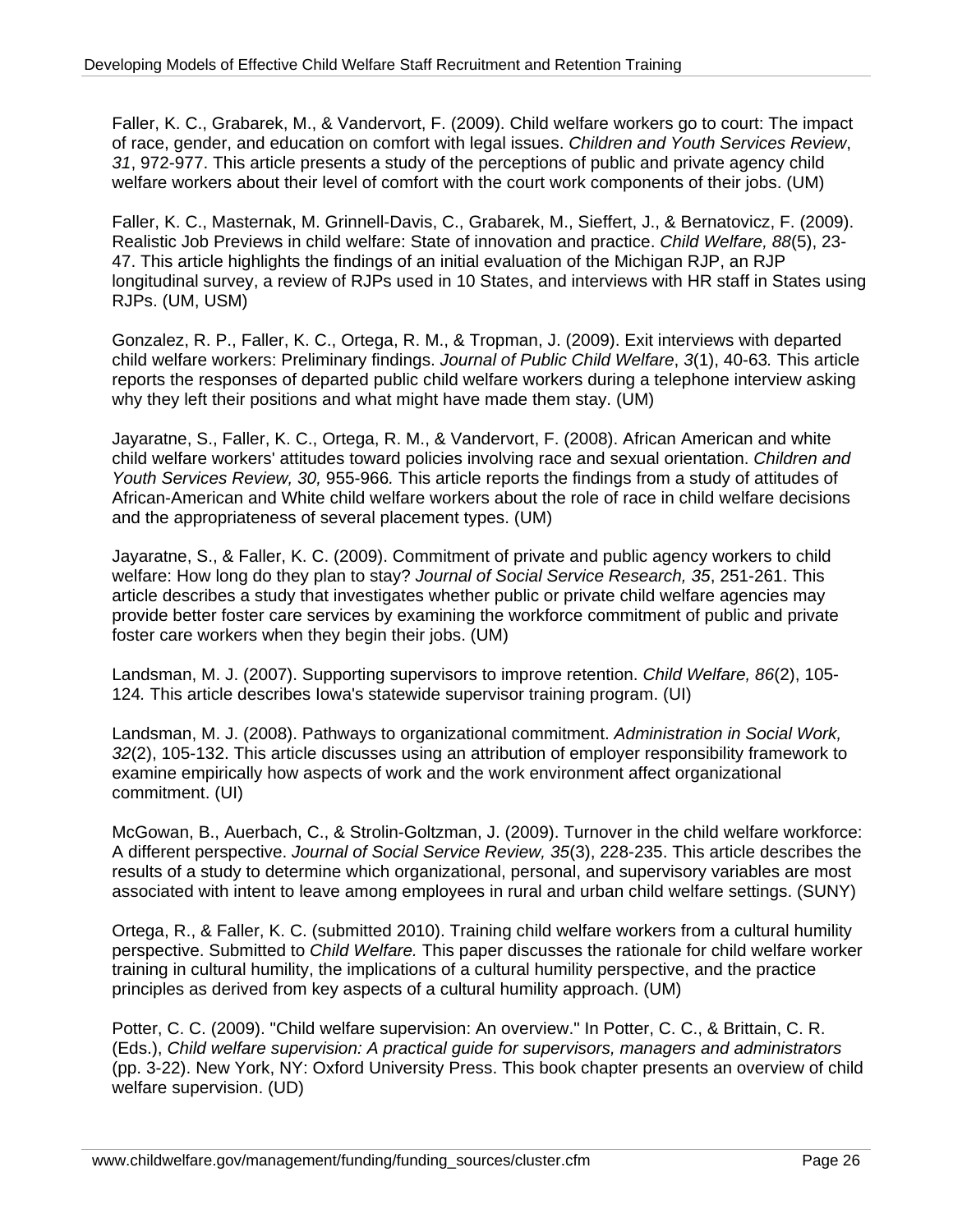Potter, C. C., & Brittain, C. R. (2009). *Child welfare supervision: A practical guide for supervisors, managers and administrators*. New York, NY: Oxford University Press. This book connects theory and practice to provide an overview of the most relevant and sound approaches to supervision in child welfare settings. (UD)

Potter, C., Comstock, A., Brittain, C., & Hanna, M. (2009). Intervening in multiple States: Findings from the Western Regional Recruitment and Retention Project. *Child Welfare, 88*(5), 169-185. This article describes the processes used in the project's collaborative university-agency teams in six western sites to assess organizational needs, design intervention strategies, and track organizational outcomes. (UD)

Strand, V., & Dore, M. (2009). Job satisfaction in a stable State child welfare workforce: Implications for staff retention. *Children and Youth Services Review*, *31*, 391-397. This article examines organizational and environmental factors that affect child welfare worker job satisfaction. (FU)

Strand, V., & Bosco-Ruggiero, S. (2010). Initiating and sustaining a mentoring program for child welfare staff. *Administration in Social Work, 35*, 49-67. This article describes a 2-year evaluation of a formal mentoring program in a State public child welfare agency targeting supervisors and seasoned workers. (FU)

Strand, V. C., Spath, R., & Bosco-Ruggiero, S. (2010). So you have a stable child welfare workforce: What's next? *Children and Youth Services Review, 32*, 338-345. This article describes a study to explore the contribution of personal and agency factors to job satisfaction, organizational commitment, and retention indicators in a State child welfare agency. (FU)

Strolin, J. S., McCarthy, M., & Caringi, J. (2006). Causes and effects of child welfare workforce turnover: Current state of knowledge and future directions. *Journal of Public Child Welfare*, *1*(2), 29- 52. This article provides an overview of the current state of knowledge on the causes and effects of workforce turnover in child welfare and discusses the need for new empirical knowledge on the relationship between turnover and child welfare outcomes. (SUNY)

Strolin-Goltzman, J., Auerbach, C., McGowan, B., & McCarthy, M. (2008). The relationship between organizational characteristics and workforce turnover among rural, urban, and suburban public child welfare systems. *Administration in Social Work, 32*(1), 77-91. This article presents the findings from a study analyzing the similarities and differences on intention to leave among employees in rural, urban, and suburban child welfare districts. (SUNY)

Strolin-Goltzman, J., Lawrence, C., Auerbach, C., Caringi, J., Claiborne, N., Lawson, H., et al. (2009). Design Teams: A promising organizational intervention for improving turnover rates in the child welfare workforce. *Child Welfare, 88*(5), 149-168. This article describes the results of a quasiexperimental study investigating the effects of design teams. (SUNY)

Vandervort, F., Gonzalez, R. P., & Faller, K. C. (2008). Legal ethics and high child welfare worker turnover: An unexplored connection. *Children and Youth Services Review, 30*(5), 546-563*.* This article explores how legal ethics may increase the stress child welfare workers experience in carrying out their duties and may contribute to high rates of turnover. (UM)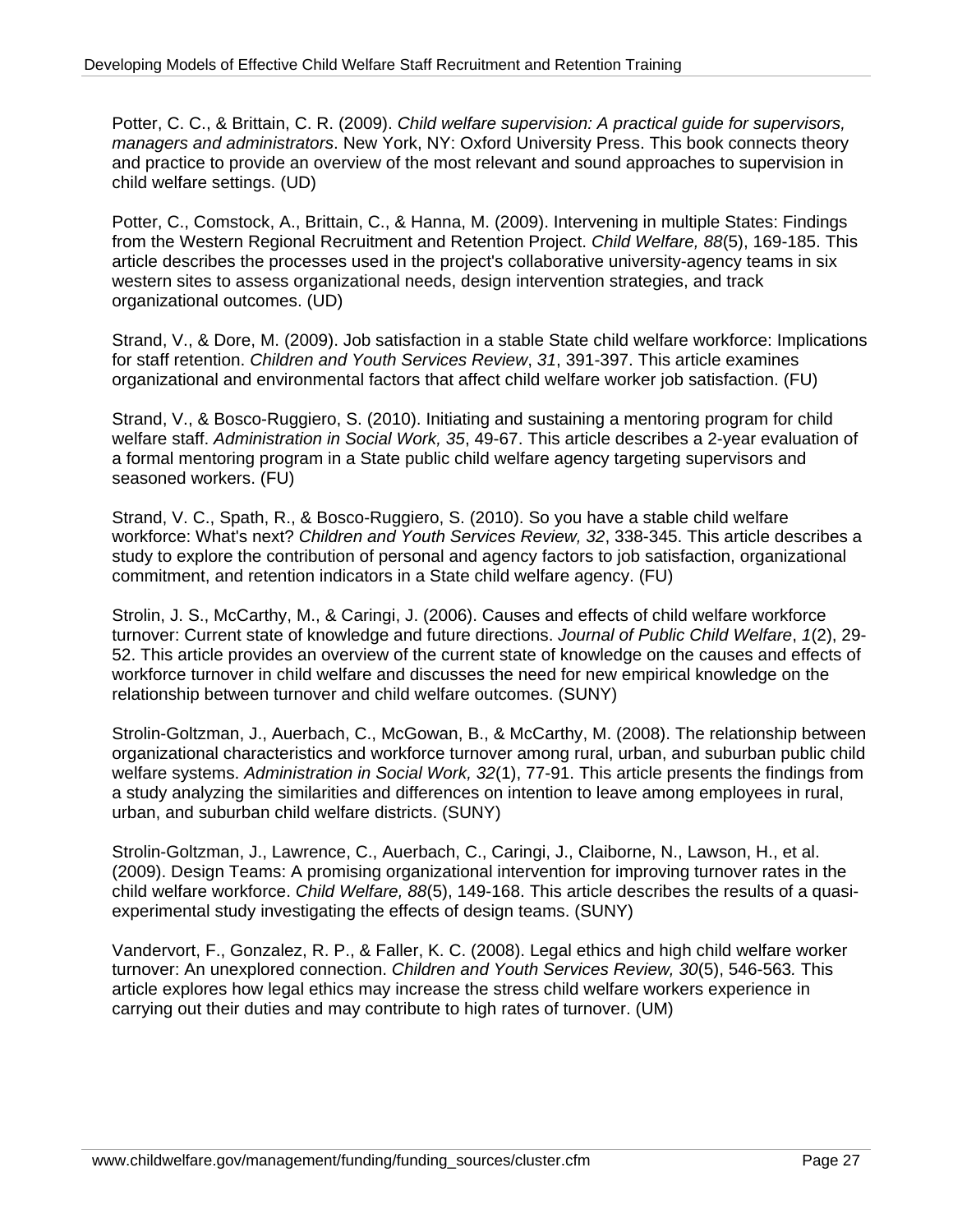## **Studies & Evaluation Resources**

*Child Welfare Field Instruction Unit Evaluations* (<http://www.cwti.org/RR/InternshipProg.htm>): These 2006 and 2007 reports provide the results of FIU program evaluations to determine effectiveness in retaining and adequately training students to become more effective child welfare workers. (USM)

*Child Welfare Caseworker Resiliency and Retention Training: Evaluation* ([http://www.socialwork.msu.edu/outreach/docs/Child%20Welfare%20Caseworker%20Resiliency%2](http://www.socialwork.msu.edu/outreach/docs/Child%20Welfare%20Caseworker%20Resiliency%20and%20Retention%20Training%20Evaluation.pdf) [0and%20Retention%20Training%20Evaluation.pdf](http://www.socialwork.msu.edu/outreach/docs/Child%20Welfare%20Caseworker%20Resiliency%20and%20Retention%20Training%20Evaluation.pdf)): This report offers evaluation results for trainings for child welfare caseworkers that took place in August-September of 2005. (MSU)

*Competency Based Screening and Selection Training Results* ([http://www.cwti.org/RR/ScreenTraining.htm\)](http://www.cwti.org/RR/ScreenTraining.htm): These reports detail the findings from evaluations of screening and selection trainings provided in Maine. (USM)

#### *Cost of Child Welfare Caseworker Turnover*

([http://www.cwti.org/RR/Ann%20C/Turnover%20costs%20report%206-06%20formatted.pdf\)](http://www.cwti.org/RR/Ann%20C/Turnover%20costs%20report%206-06%20formatted.pdf): This paper describes the financial cost incurred each time a child welfare caseworker leaves the Office of Child and Family Services in Maine. (USM)

*DCF Manager Training Plan Progress Report and Draft Competencies* (Gateway location TBD): This report details the development of a list of 13 competencies required to be a quality leader or manager. (FU)

*Demographic Profile of Maine's General Population & of Child Welfare Service Recipients* (<http://www.cwti.org/RR/Demographic%20Profile%20of%20Maine%20formatted.pdf>): This paper provides the results of a demographic analysis comparing the diversity of the child welfare staff employed by the State in the Office of Child and Family Services to the diversity of the service population in Maine. (USM)

*Evaluation Plan* [\(http://www.childwelfare.gov/pubs/site\\_visit/co1.pdf\)](http://www.childwelfare.gov/pubs/site_visit/co1.pdf): This document provides an overview of WRRRP's plan for its project evaluation. (UD)

*Internal Reliability of the OCFS Competency-Based Interview for Hiring Child Welfare Caseworkers* (<http://www.cwti.org/RR/Reliability/Reliability%20draft%207-8-08.pdf>): This report provides the results of a study to examine the reliability of a revised screening and selection process. (USM)

*Job Satisfaction Survey Results* [\(http://www.cwti.org/RR/JobSat.htm](http://www.cwti.org/RR/JobSat.htm)): This webpage provides access to all of the reports on job satisfaction of staff in Maine's child welfare agency, 2004-2007. (USM)

*Leadership Development Institute: Evaluation Report* (Gateway location TBD): This report describes a project to provide consultation to management teams in area offices to help them strengthen their functioning in key areas, especially concerning their team's synergy and leadership abilities. (FU)

*Michigan Child Welfare Workforce Study: A Summary Report of Incoming Workers* ([http://www.ssw.umich.edu/public/currentProjects/rrcwp/summaryEvalAnalysis.pdf\)](http://www.ssw.umich.edu/public/currentProjects/rrcwp/summaryEvalAnalysis.pdf): This report summarizes baseline findings of a study intended to guide the identification of barriers to long-term child welfare employment, the identification of useful recruitment and retention practices, and the development and delivery of training necessary to maintain a stable work force. (UM)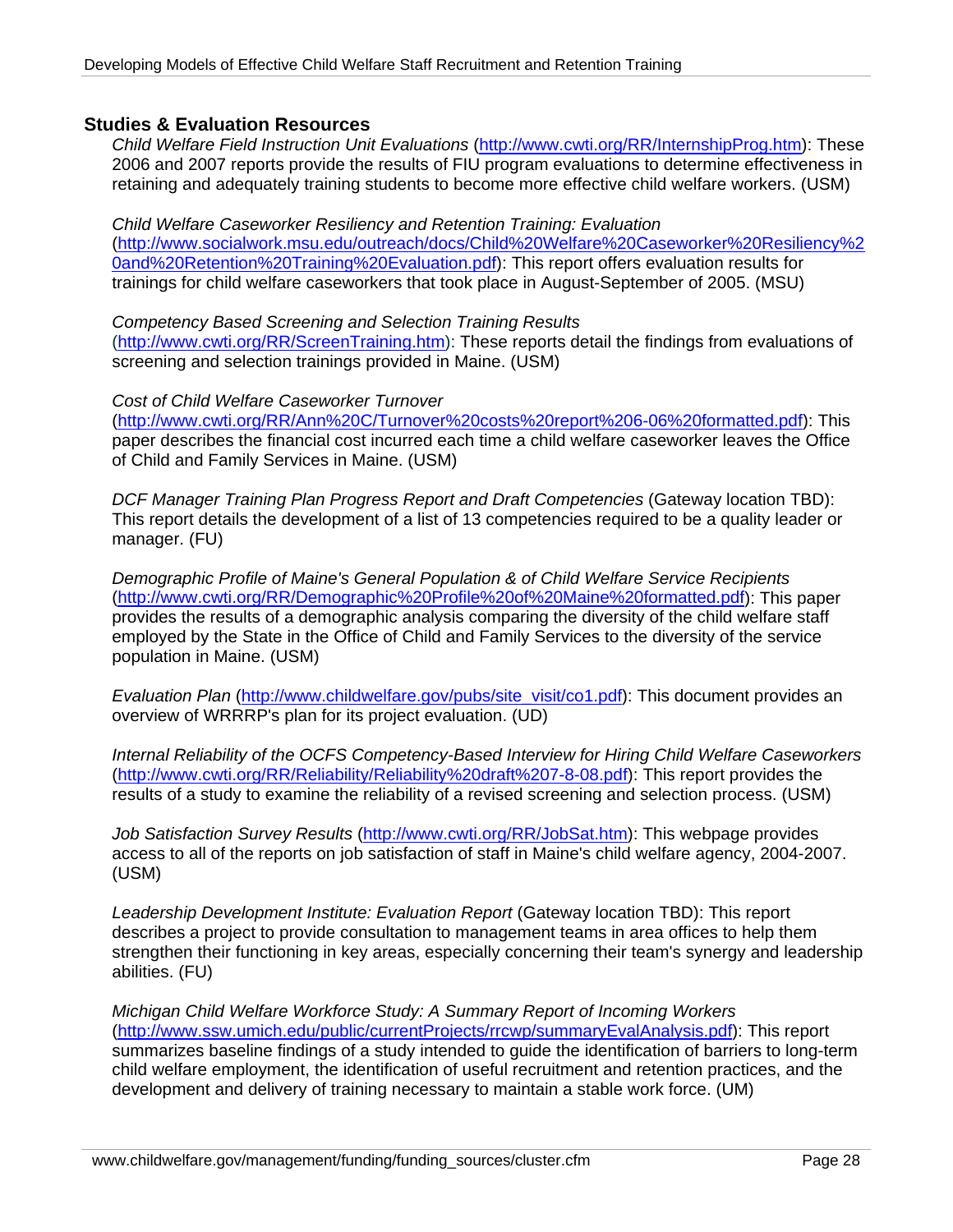*The New Child Welfare Worker in Michigan, 2004-2007: Profile and Implications.* ([http://www.ssw.umich.edu/public/currentProjects/rrcwp/perspectivesFinal.pdf\)](http://www.ssw.umich.edu/public/currentProjects/rrcwp/perspectivesFinal.pdf): This report presents a study of the differences among new public sector child welfare workers, workers who are transferring from one position to another in public child welfare, and new private agency workers. (UM)

*Organizational Assessment, Casa Grande Child Protective Services Office* ([http://www.childwelfare.gov/pubs/site\\_visit/co5.pdf](http://www.childwelfare.gov/pubs/site_visit/co5.pdf)): This report presents a summary of findings from the agency's organizational assessment. (UD)

*Organizational Assessment, Peoria Child Protective Services Office* ([http://www.childwelfare.gov/pubs/site\\_visit/co6.pdf](http://www.childwelfare.gov/pubs/site_visit/co6.pdf)): This report presents a summary of findings from the agency's organizational assessment. (UD)

*Program Manager/Supervisor Training Needs Assessment* ([http://www.socialwork.msu.edu/outreach/docs/Program%20Manager%20and%20Supervisor%20Tr](http://www.socialwork.msu.edu/outreach/docs/Program%20Manager%20and%20Supervisor%20Training%20Needs%20Assessment.pdf) [aining%20Needs%20Assessment.pdf](http://www.socialwork.msu.edu/outreach/docs/Program%20Manager%20and%20Supervisor%20Training%20Needs%20Assessment.pdf)): This report highlights the results of a needs assessment used to structure future trainings for program managers and supervisors. (MSU)

#### *Resilient Child Welfare Worker Interviews*

(<http://www.socialwork.msu.edu/outreach/docs/ResilientCWWinterviews.pdf>): This report provides the results of a survey of resilient child welfare workers, defined as those who were effective and had worked in the field for more than 3 years. (MSU)

*Results for Exit Interview Survey* [\(http://www.cwti.org/RR/Exit.htm](http://www.cwti.org/RR/Exit.htm)): These memos summarize key findings from Exit Interview Surveys administered to exiting Office of Child and Family Services child welfare caseworkers from 2005-2007. (USM)

#### *Results of the 1997-2007 Turnover Survey*

(<http://www.cwti.org/RR/Eval%20Results/Turnover%209%2029%202008.pdf>): This report provides a summary of key turnover-related findings from January 1, 1997 to December 31, 2007. (USM)

*Survey Results for Entrance Questionnaire* [\(http://www.cwti.org/RR/Entrance.htm\)](http://www.cwti.org/RR/Entrance.htm): These memos summarize key findings from Entrance Interview Surveys and Questionnaires administered to all entering child welfare caseworkers from 2005 to 2008. (USM)

#### *2008 Validity Study for the Panel Interview Study*

(<http://www.cwti.org/RR/Validity/2008%20Validity%20Full%20Report.pdf>): This report provides the results of a follow-up study to determine whether panel interview scores accurately predicted candidates' performance after 1 year on the job. (USM)

*Workplace Climate & Performance and Quality Improvement in Maine Child Welfare*  ([http://www.cwti.org/RR/Report%20on%20Workplace%20Climate%20&%20PQI%20Surveys.pdf\)](http://www.cwti.org/RR/Report%20on%20Workplace%20Climate%20&%20PQI%20Surveys.pdf): This paper reports the findings from Maine's Performance and Quality Improvement (PQI) Committees' system visits and staff surveys. (USM)

#### **Other Resources**

*Annotated Bibliography, 2005* ([http://www.thebutlerinstitute.org/images/WRRRPFiles/WRRRP%20Annotated%20Bib%20Final%2](http://www.thebutlerinstitute.org/images/WRRRPFiles/WRRRP%20Annotated%20Bib%20Final%2005.pdf) [005.pdf\)](http://www.thebutlerinstitute.org/images/WRRRPFiles/WRRRP%20Annotated%20Bib%20Final%2005.pdf): This annotated bibliography includes summaries and comments on more than 150 references relevant to recruitment, selection, and retention. (UD)